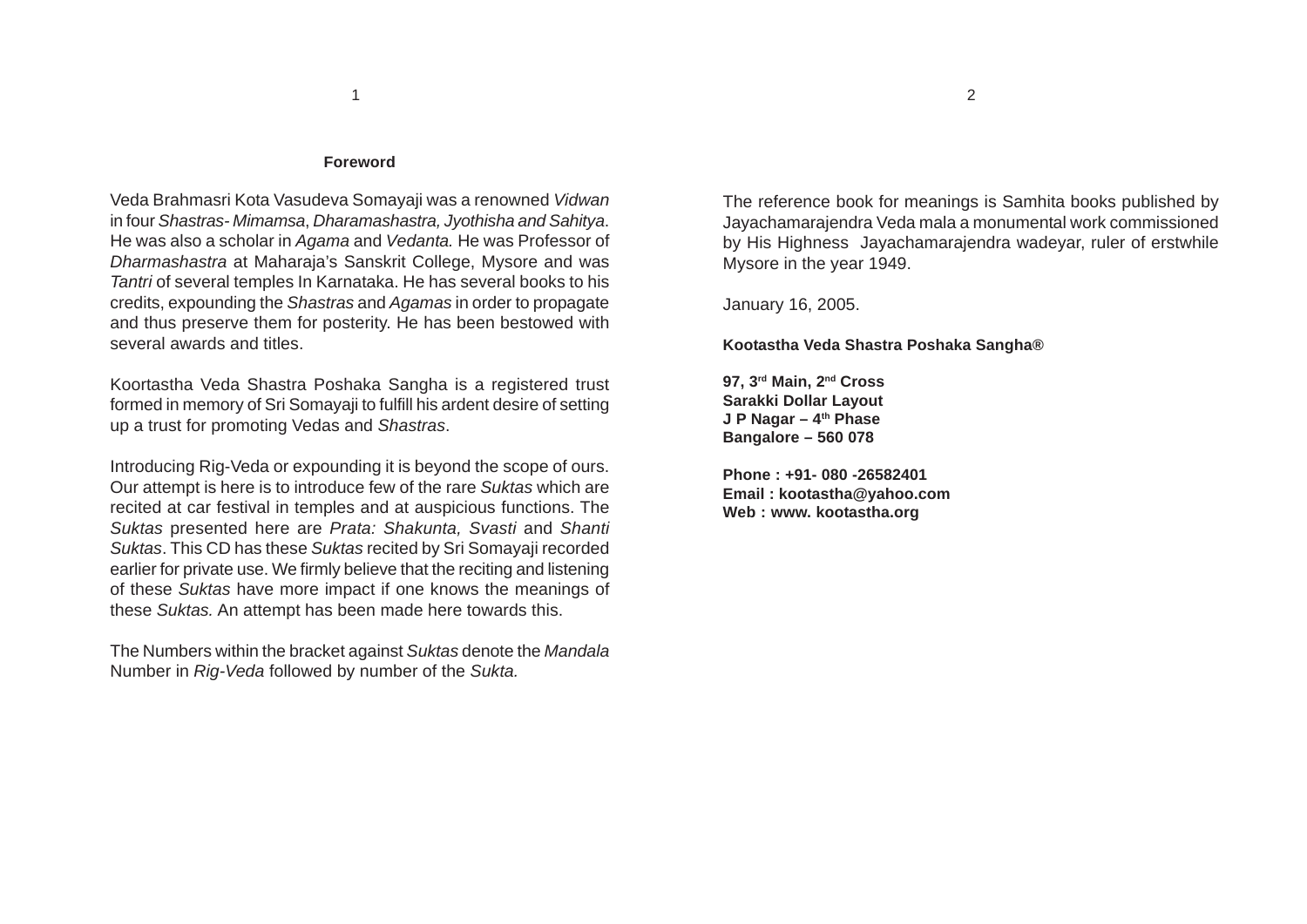#### ಮುನ್ನುಡಿ

ಶ್ರೀಯುತ ಕೋಟ ವಾಸುದೇವ ಸೋಮಯಾಜಿಯವರು ಚತುಶ್ಶಾಸ್ತ್ರ ವಿದ್ವಾಂಸರು, ಪ್ರಕಾಂಡ ಪಂಡಿತರು, ಆಗಮಿಕರು, ತಂತ್ರಿಗಳು, ಅಪರಿಮಿತ ದೈವಭಕ್ತರು. ನಮ್ಮ ಧರ್ಮ ಮತ್ತು ಶ್ನಾಸ್ತ್ರಗಳನ್ನು ಉಳಿಸಲು ಇರುವ ಮಾರ್ಗೊಪಾಯಗಳಾದ ಅಧ್ಯಯನ, ಅಧ್ಯಾಪನ, ಆಚರಣ ಮತ್ತು ಪ್ರಚಾರಣ ಇವೆಲ್ಲವುದರಲ್ಲೂ ಅವರು ಪರಿಣತರಿದ್ದರು. ಯಾವುದನ್ನೂ ಪ್ರದರ್ಶನಕ್ಕಾಗಿ ಆಚರಿಸದೆ ಅಂತರಂಗ ಪೂರ್ವಕವಾಗಿ ನಡೆಸಿಕೊಂಡು ಬರುತ್ತಿದ್ದವರು. ಭಾವುಕತೆಯ ಕವಿ ಹೃದಯಕ್ಕೆ ಭಿನ್ನವಾದ ಶಾಸ್ತ್ರ ಸಂಬಂಧವನ್ನೇ ಆಧಾರವಾಗಿಟ್ಟುಕೊಂಡು ಹತ್ತಾರು ಕೃತಿಗಳನ್ನು ್ಪಪ್ರಕಾಶಿಸಿದವರು. ಆದುದರಿಂದಲೇ ತ್ರಿಮತದವರ ಗೌರವಾದರಕ್ಕೆ ಪಾತ್ರರಾಗಿ ಹಲವಾರು ಸಂಘ ಸಂಸ್ಥೆಗಳಿಂದ ಪ್ರಶಸ್ತಿ ಮತ್ತು ಬಿರುದುಗಳನ್ನು ಪಡೆದವರಾಗಿದ್ದರು.

ಆವರು ವೇದ ಶಾಸ್ತ್ರಗಳ ಜ್ಞಾನವನ್ನು ಉಳಿಸಿ ಬೆಳಸಿ ಪ್ರೋತ್ಸಾಹಿಸುವ ಉದ್ದೇಶದಿಂದ ಒಂದು ಟ್ರಸ್ಟ್ ನ್ನು ಸ್ಥಾಪಿಸಬೇಕೆಂದು ಎಣಿಸಿದ್ದರು. ಆದರೆ ಅವರ ಜೀವಿತಾವಧಿಯಲ್ಲಿ ಅದಾಗದೇ ಇದ್ದುದರಿಂದ ಇದೀಗ ಅವರ ಮನೋವಾಂಛಿತದಂತೆ ಟ್ರಸ್ಟ್ ನ್ನು ಸ್ಥಾಪಿಸಿ ನೋಂದಾವಣೆ ಮಾಡಲಾಗಿದೆ. ಅವರು ಪ್ರಕಟಿಸಿದ ಪುಸ್ತಕಗಳ ಮಾರಾಟದಿಂದ ಬರುವ ಹಣವನ್ನು ಈ ಟ್ರಸ್ಟ್ ಗೇ ಸಡಲಾಗುತ್ತದೆ.

ಋಗ್ವೇದವನ್ನು ಪರಿಚಯಿಸುವುದು ನಮ್ಮ ಉದ್ದೇಶವಾಗಿಲ್ಲವಾದರೂ ಶ್ರೀ ಸೋಮಯಾಜಿಗಳು ದೇವಸ್ಥಾನಗಳಲ್ಲೂ, ಶುಭ ಸಮಾರಂಭಗಳಲ್ಲೂ ಪಠಿಸುವ ಸೂಕೃಗಳನ್ನು(ಪ್ರಾತ:, ಶಕುನೃ, ಸ್ವಸ್ತಿ, ಶಾಂತಿ) ಖಾಸಗಿ ಉಪಯೋಗಕ್ಕಾಗಿ ಧ್ವಸುರಳಿಯಲ್ಲಿ ಅಡಕಗೊಳಿಸಿದ್ದನ್ನು ಈ  $CD$  ಯಲ್ಲಿ ಅಳವಡಿಸಲಾಗಿದೆ. ಮಂತ್ರಗಳ ಅರ್ಥವೂ ಗೊತ್ತಿದ್ದರೆ ಹೆಚ್ಚು ಪರಿಣಾಮಕಾರಿಯಾಗಿರುವುದೆಂದು ಭಾವಿಸಿ ಮಂತ್ರಗಳ ಅರ್ಥವನ್ನು ಕೊಡಲಾಗಿದೆ.

ಋಗ್ವೇದದ ಮಂಡಲ ಮತ್ತು ಸೂಕ್ತಗಳ ಸಂಖ್ಯೆಗಳನ್ನು ಸೂಕ್ತಗಳ ಎದುರುಗಡೆ ನಮೂದಿಸಲಾಗಿದೆ. ಮೈಸೂರಿನ ಮಹಾರಾಜರಾಗಿದ್ದ ಶ್ರೀ ಜಯಚಾಮರಾಜೇಂದ್ರ ಒಡೆಯರ್ ಅವರಿಂದ ೧೯೪೯ ರಲ್ಲಿ ಮುದ್ರಿಸಲ್ಪಟ್ಟ ಜಯರಾಮರಾಜೇಂದ್ರ ವೇದ ಮಾಲಾ ಪ್ರಕಟಣೆಗಳು ಮಂತ್ರದ ಅರ್ಥ ಷಡಲು ಆಧಾರ ಗಂಥವಾಗಿವೆ.

ತಾರಣ ಪುಷ್ಯ ಶುದ್ಧ ಸಪ್ತಮಿ

ಕೂಟಸ್ಥ ವೇದ ಶಾಸ್ತ್ರ ಪೋಷಕ ಸಂಘ(ರಿ) ೯೭, ೩ನೇ ಮುಖ್ಯ ರಸ್ತೆ ೨ ನೇ ಅಡ್ಡ ರಸ್ತೆ ಸಾರಕ್ಕಿ ಡಾಲರ್ ಬಡಾವಣೆ ಜೆ. ಪಿ. ನಗರ – ೪ನೇ ಹಂತ ಬೆಂಗಳೂರು – ೫೬೦ ೦೭೮ ದೂ : ೦೮೦–೨೬೫೮೨೪೦೧

Email: kootastha@yahoo.com Web: www. kootastha.org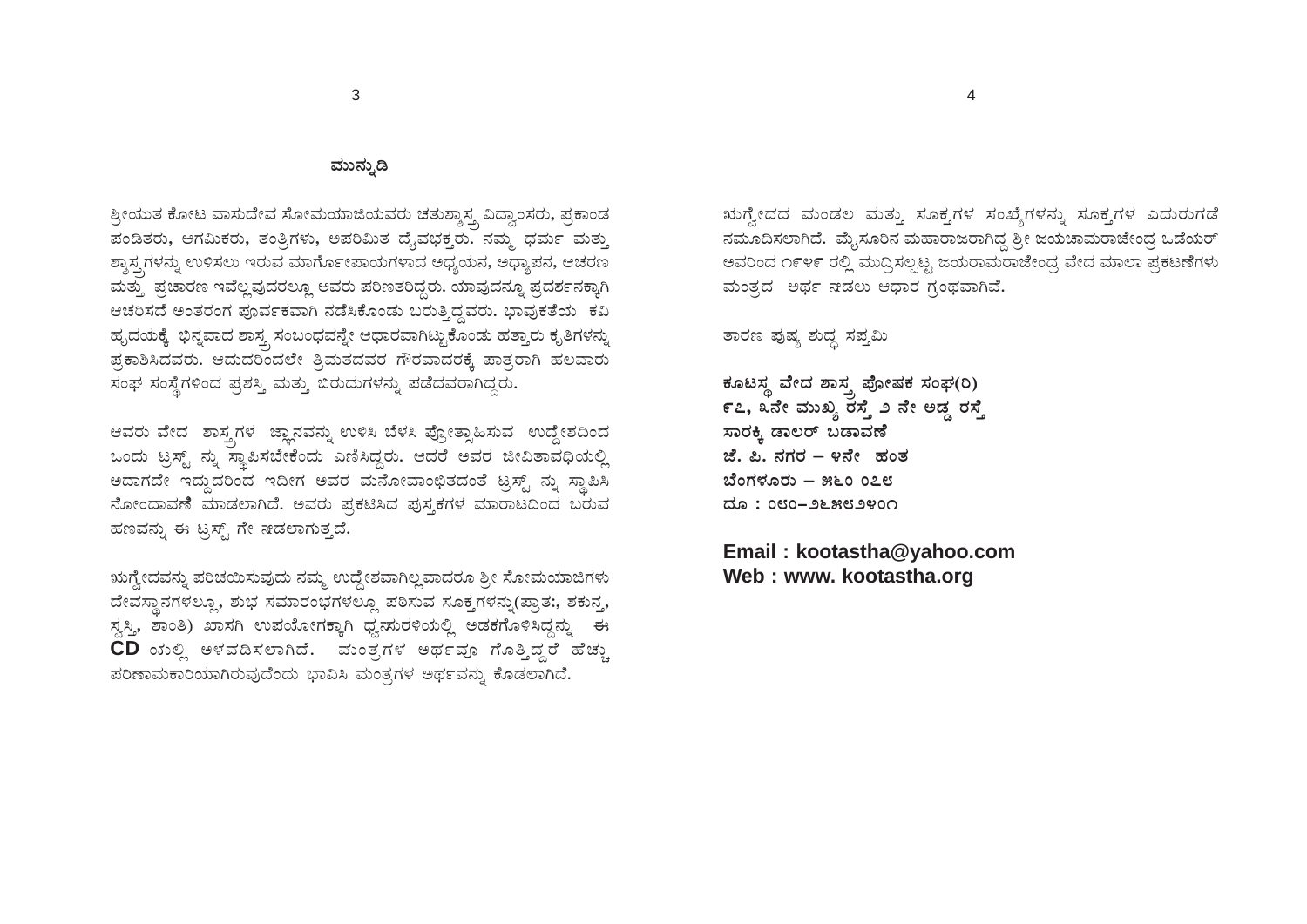प्रार्थना(१/८९) **Praver (1/89)** (Recited first before functions start) ಪ್ತಾರ್ಥನಾ (೧/೮೯) (ಕಾರ್ಯಕ್ಷಮಗಳು ಈ ಮಂತ್ರಗಳ ಪಠನದಿಂದ ಆರಂಭವಾಗುತ್ತವೆ) भद्रं कर्णेभिः शृणुयाम देवा भद्रं पश्येमात्ताभिर्यजत्राः। स्थिरैरङ्गैस्तुष्टुवांसस्तनूभिर्व्यशॆम दॆवहितं यदाय:।।

bhadraM karNebhiH shRNuyAma devA bhadraM pashyemAkSabhiryajatrAH sthirairaN^gai stuSTuvAMsastanUbhirvyashemadevahitaM yadAyuH||

ಭದ್ರಂ ಕರ್ಣೇಭಿ: ಶೃಣುಯಾಮ ದೇವಾ ಭದ್ರಂ ಪಶ್ಶೇಮಾಕ್ಷಭರ್ಯಜತ್ತಾ:1 ್ಥಿರೈರಙ್ಲೈಸ್ತುಷ್ಟುವಾಂಸಸ್ತನೂಭಿರ್ವ್ನಶೇಮ ದೇವಹಿತಂ ಯದಾಯೂ:॥

O Gods; let us hear with our ears what is good, let us see with our eyes what is good. While engaged in your praises, let us enjoy with firm limbs and sound bodies the term of life granted by the Gods.

ಯಜ್ಞಗಳಲ್ಲಿ ಪೂಜಾರ್ಹರಾದ ಏಲೈ ದೇವತೆಗಳೇ, ನಮ್ಮ ಕಿವಿಗಳಿಂದ ಯಾವಾಗಲೂ ಕಲ್ಯಾಣರೂಪವಾದ ವಾರ್ತೆಯನ್ನು ಕೇಳುವ ಸಾಮರ್ಥ್ಯವುಳ್ಳವರಾಗುವಂತೆಯೂ ಮತ್ತು ನಮ್ಮ ಕಣ್ತುಗಳಿಂದ ಮಂಗಳಕರವಾದುದನ್ನೇ ನೋಡುವ ಸಾಮರ್ಥ್ಯವುಳ್ಳವರಾಗುವಂತೆಯೂ ಅನುಗ್ರಹಿಸಿ, ದೃಢಗಳಾದ ಅವಯವಗಳಿಂದ ಕೂಡಿದ ನಮ್ಮ ಶರೀರಗಳೊಂದಿಗೆ ನಿಮ್ಮನ್ನು ಸ್ತುತಿಸುತ್ತಾ ಪ್ರಜಾಪತಿಯಿಂದ ಅನುಗ್ರಹೀತವಾದ ನಮ್ಮ ಆಯು ಪರಿಮಿತಿಯನ್ನು ಅನುಭವಿಸುವಂತೆ ಅನುಗ್ದಹಿಸಿ.

स्वस्तिन इंद्री वृद्धश्रवाः स्वस्तिनः पूषा विश्ववेदाः। स्वस्तिनस्ताक्त्यो अर्रिष्टनॆमि: स्वस्तिनॊ बृहस्पतिर्दधातु॥

svasti na indro vRddhashravAH svasti naH puSA vishvavedAH | svasti nastArkSyo ariSTanemiH svasti no bRhaspatirdadhAtu||

6

ಸ್ವಸ್ತಿನ ಇಂದ್ರೋ ವೃದ್ಧಶ್ರವಾ: ಸ್ವಸ್ತಿನ: ಪೂಷಾ ವಿಶ್ವವೇದಾ:1 ಸ್ವಸ್ತಿನಸ್ತಾಕ್ಬ್ಶೋ ಅರಿಷ್ಟನೇಮಿ: ಸ್ವಸ್ತಿನೋ ಬೃಹಸ್ಪತಿರ್ದಧಾತು॥

May Indra, who listens to our praise, quard our welfare. May Pushan who knows all things, quard our welfare. May Tarkshya with unharmed weapons and Brahaspati the protector of Gods, quard our welfare.

ಪ್ರಭೂತವಾದ ಹವಿಸ್ತಿನ ರೂಪದ ಅನ್ನವುಳ್ಳ ಇಂದ್ರನೂ ಸಕಲವನ್ನು ತಿಳಿಯುವ ಶಕ್ತಿಯುಳ್ಳ \_<br>ಪೂಷನೂ, ಆಕುಂಠಿತವಾದ ಆಯುಧವುಳ್ಳ ಗರುತ್ತಂತನೂ ಮತ್ತು ದೇವತೆಗಳ ಪಾಲಕನಾದ ಬ್ರಹಸ್ರತಿಯೂ ನಮಗೆ ನಾಶರಹಿತವಾದ ಮಂಗಳವನ್ನುಂಟು ಮಾಡಲಿ.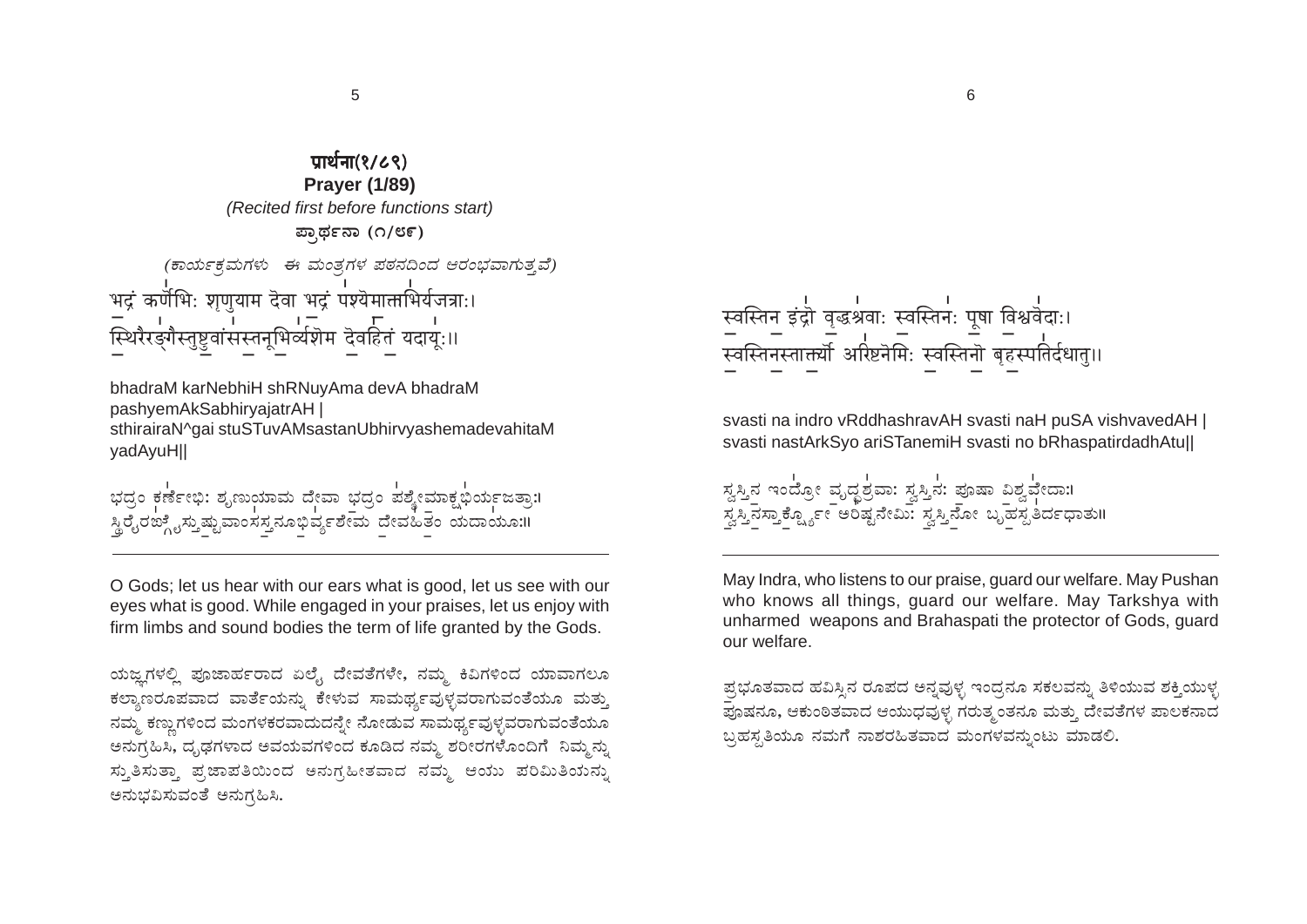## भाग्य(प्रात:) सुक्तम (७/४१) Bhaqya(prata:) Sukta(7/41)

(Recited at Car festivals of temples before the start of Prabodhotsava and also in the mornings at the time of worshipping Gods)

ಭಾಗ್ಯ(ಪ್ರಾತ:) ಸೂಕ್ತ(೭/೪೧) (ದೇವಸ್ಥಾನಗಳ ರಥೋತ್ಸವ ಸಮಯದಲ್ಲಿ ನಡೆಯುವ ಪುಬೋಧೋತ್ಸವದಲ್ಲಿ ಪ್ರಥಮವಾಗಿ, ಹಾಗೂ ಬೆಳಿಗ್ಗೆ ದೇವರ ಪೂಜೆಗಳಲ್ಲಿ ಪಠಿಸುವ ಮಂತ್ರಗಳು)

|  | प्रातरग्निं प्रातरिन्द्रं हवामहे प्रातर्मित्रावरुणा प्रातरश्चिना। |  |  |
|--|-------------------------------------------------------------------|--|--|
|  |                                                                   |  |  |
|  | प्रातर्भगं पूषणं बृह्मणस्पतिं प्रातः सॊममुत रुद्रं हुवॆम॥         |  |  |
|  |                                                                   |  |  |

prAtaragniM prAtarindraM havAmahe prAtarmitrAvaruNAprAtarashvinA prAtarbhagaM pUSaNaM brahmaNas patiM prAtaH somamuta rudraM huvema

|  | ಪ್ರಾತರಗ್ನಿಂ ಪ್ರಾತರಿನ್ಸ್ರಂ ಹವಾಮಹೇ ಪ್ರಾತರ್ಮಿತ್ರಾವರುಣಾ ಪ್ರಾತರಶ್ವಿನಾ। |  |  |
|--|-------------------------------------------------------------------|--|--|
|  |                                                                   |  |  |
|  |                                                                   |  |  |
|  | ಪ್ರಾತರ್ಭಗಂ ಪೂಷಣಂ ಬೃಹ್ಮಣಸ್ಪತಿಂ ಪ್ರಾತ: ಸೋಮಮುತ ರುದ್ರಂ ಹುವೇಮ॥         |  |  |
|  |                                                                   |  |  |
|  |                                                                   |  |  |

We invoke at dawn Agni, at dawn Indra, at dawn, Mitra and Varuna, at dawn Ashvins at dawn Bhaga, Pushan, Brahmanaspati, at dawn Soma and Rudra.

ಈ ಉಷ: ಕಾಲದಲ್ಲಿ ನಾವು ಅಗ್ನಿಯನ್ನೂ, ಇಂದ್ಗನನ್ನೂ, ಮಿತ್ತಾವರುಣರನ್ನೂ, ಅಶ್ತಿನೀ ದೇವತೆಗಳನ್ನೂ, ಕರೆಯುತ್ತೇವೆ. ಈ ಪ್ರಾತ: ಕಾಲದಲ್ಲೇ ಭಗನನ್ನೂ, ಪೂಷ ದೇವನನ್ನೂ, ಬ್ರಹ್ಮಣಸ್ವತಿಯನ್ನೂ, ಸೋಮದೇವನನ್ನೂ, ರುದ್ಧನನ್ನೂ ಸಹ ಪ್ರಾರ್ಥಿಸಿ ಕರೆಯುತ್ತೇವೆ.

प्रातर्जितं भगमुग्रं हुवेम वयं पुत्रमदितेर्यौ विधर्ता। —— — — — — — — — — — — ।<br>`आघ्रश्चिद् यं मन्यमानस्तुरश्चिद् राजा चिद् यं भगं भक्तीत्याह।।

prAtarjitaM bhagamugraM huvema vayaM putramaditeryo vidhartA I

Adhrashcid yaM manyamAnasturashcid rAjA cid yaM bhagaM bhakSItyAha ||



We invoke at dawn the victorious strong Bhaga, the son of Aditi, who is the sustainer of the world, who is worshipped by one and all(both by poor and kings alike) with the prayer "Give us wealth".

ಸ್ಕೋತೃವು ದರಿದ್ರನಾಗಲಿ,ಅಥವಾ ಪ್ರಭುವಾಗಲಿ, ಯಾವ ಸ್ಥಿತಿಯಲ್ಲಿದ್ದರೂ ಸಹ ಪೂಜ್ಯನಾದ ಭಗನನ್ನೇ ಪ್ರಾರ್ಥಿಸುತ್ತ '' ನನಗೆ ಪೂಜ್ಮವಾದ ಧನವನ್ನು ಕೊಡು'' ಎಂದು ಯಾವ ಭಗನನ್ನು ಪ್ರಾರ್ಥಿಸುವರೋ, ಯಾರು ಸಕಲ ಜಗತಿಗೆ ಧಾರಕನೋ, ಅಂತಹ ಜಯಶೀಲನೂ, ಅಧಿಕವಾದ ಬಲವುಳ್ಳವನೂ, ಅದಿತಿ ಪುತ್ತನೂ ಆದ ಭಗದೇವನನ್ನು ನಾವು ಈ ಪ್ತಾತ: ಕಾಲದಲ್ಲಿ ಪ್ರಾರ್ಥಿಸಿ ಕರೆಯುತ್ತೇವೆ.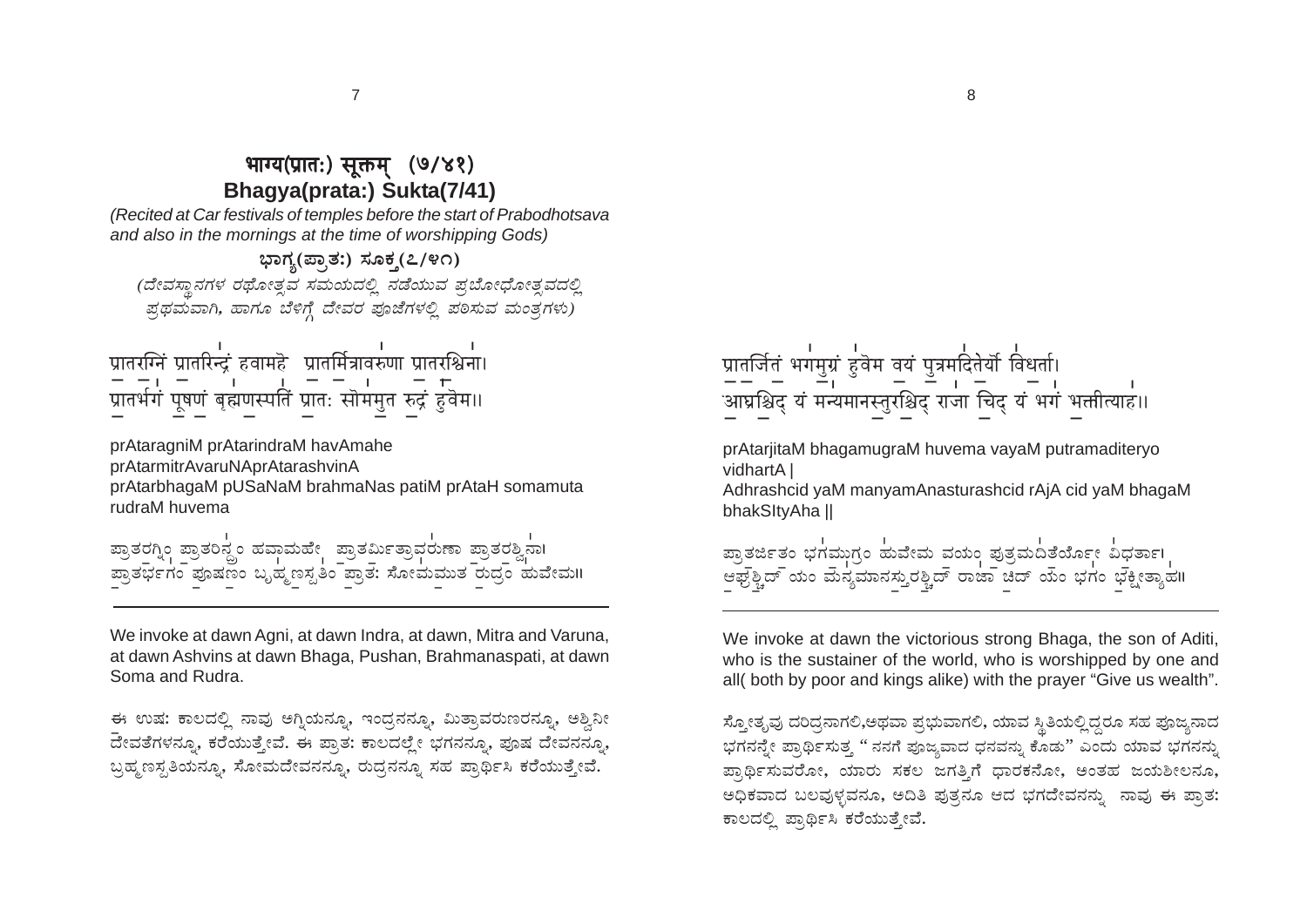bhaga praNetarbhaga satyarAdho bhagemAM dhiyamudavA dadan naH |

bhaga pra No janaya gobhirashvairbhaga pra nRbhirnRvantaH svAma II

ಭಗ ಪ್ರಣೇತರ್ಭಗ ಸತ್ಯರಾಧೋ ಭಗೇಮಾಂ ಧಿಯಮುದವಾ ದದನ್ನ:।<br>ಭಗ ಪ್ರಣೋ ಜನಯ ಗೋಭಿರಶ್ವೈರ್ಭಗ ಪ್ರ ನೃಭಿ ನಣ್ಣವನ್ತ: ಸ್ಯಾಮ॥

्<br>उतेदानीं भगवन्तः स्यामॊत प्रपित्व उत मध्यॆ अह्राम्। — प्रत्यात् । — पर्णाणान् ।<br>उतादिता मघवन् त्सूर्यस्य वयं दॆवानां सुमतौ स्याम॥

utedAnIM bhagavantaH syAmota prapitva uta madhye ahnAm | utoditA maghayan sUryasya yayaM devAnAM sumatau syAmall

Bhaga, the Chief leader of righteous path, the faithful promiser of wealth. Bhaga: please fulfill our wishes, fructify this prayer, enrich us with cattle and horses. Bhaga; bestow on us male descendents and followers.

ಉತ್ತಮವಾದ ಮಾರ್ಗದರ್ಶಕವಾದ ಎಲ್ವೆ ಭಗದೇವನೇ, ನೀನು ಸತ್ಥಾತ್ಮಕನಾದ ಧನ ಉಳ್ಳವನಾಗಿ ಆಗಿದ್ದೀಯೆ.ಎಲೈ, ಭಗನೇ ನಮಗೆ ಇಷ್ಟಾರ್ಥಗಳನ್ನೊದಗಿಸುತ್ತ ನಮ್ಮ ಈ ಸ್ತುತಿಯನ್ನು ಫಲಯುಕ್ತವಾಗುವಂತೆ ಮಾಡು. ಗೋವುಗಳಿಂದಲೂ, ಅಶ್ತಗಳಿಂದಲೂ, ನಾವು ಕೂಡಿರುವಂತೆ ಮಾಡು. ನಾವು ಪುತ್ತಾದಿ ಪರಿವಾರಗಳಿಂದ ತುಂಬಿರುವಂತೆ ಅನುಗ್ಧಹಿಸು.

Bhaga; bless us. Bhaga; enrich us with wealth be in the forenoon or at mid day. May we have blessings of Indra and other Gods at sunrise.

ದಿನವೆಲ್ಲಾ ನಾವು ಭಗದೇವನ, ಅನುಗ್ರಹವನ್ನು ಸಂಪಾದಿಸೋಣ. ಎಲೈ ಭಗದೇವನೆ .<br>ದಿನದ ಪೂರ್ವಾಹ್ನದಲ್ಲೂ, ಮಧ್ಯಾಹ್ನಕಾಲದಲ್ಲೂ ನಾವು ಧನವಂತರಾಗುವಂತೆ ಅನುಗ್ಗಹಿಸು. ಸೂರ್ಯೋದಯಕಾಲದಲ್ಲಿ ನಾವು ಇಂದ್ರಾದಿ ದೇವತೆಗಳ ಅನುಗ್ರಹವನ್ನು ಸಂಪಾದಿಸುವಂತೆ ಮಾಡು.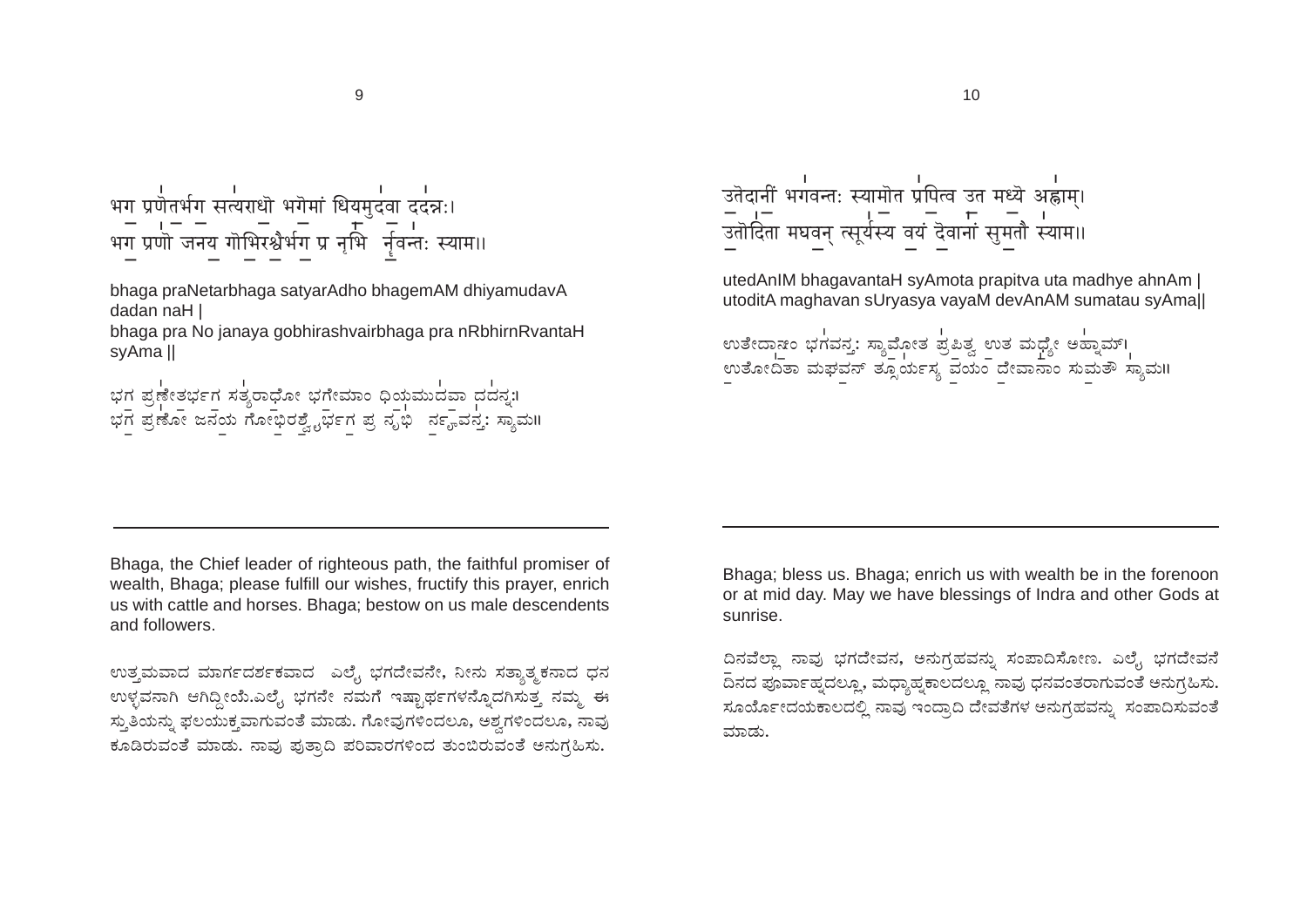# 

bhaga eva bhagavAnastu devAstena vayaM bhagavantaH syAma | taM tvA bhaga sarva ijjohavlti sa no bhaga puraetA bhaveha ||

್ತು<br>ಭಗ ಏವ ಭಗವಾಂ ಅಸ್ತು ದೇವಾಸ್ತೇನ ವಯಂ ಭಗವನ್ತ: ಸ್ಯಾಮ।<br>ತಂ ತ್ವಾ ಭಗ ಸರ್ವ ಇಜ್ಜೋಹವೀತಿ ಸ ನೋ ಭಗ ಪುರಏತಾ ಭವೇಹ॥

samadhvarAyoSaso namanta dadhikrAveva shucaye padAya arvAcInaM vasuvidaM bhagaM no rathamivAshvA vAjina A vahantu II

್ರ<br>ಸಮಧ್ವರಾಯೋಷಸೋ ನಮನ್ತ ದಧಿಕ್ರಾವೇವ ಶುಚಯೇ ಪದಾಯ।<br>ಅರ್ವಾಚೀನಂ ವಸುವಿದಂ ಭಗಂ ನೋ ರಥಮಿವಾಶ್ವಾ ವಾಜಿನ ಆವಹನ್ನು॥

O Gods, May Bhaga, be the possessor of opulence, and through him, may we be possessed of wealth. Every one repeatedly invokes vou Bhaga. Bhaga, be our quide at this solemnity.

ಎಲ್ಟೆ ದೇವತೆಗಳೇ, ಭಗದೇವನು ಮಾತ್ರ ಧನವಂತನಾಗಿರಲಿ. ಭಗನ ಅನುಗ್ರಹದಿಂದ ನಾವೂ ಧನವಂತರಾಗುವಂತಾಗಲಿ, ಎಲೈ ಭಗದೇವನೇ, ಪ್ರಸಿದ್ಧನಾದ ನ್ನಾನ್ನು ಸಕಲಜನರೂ ಪದೇಪದೇ ಕರೆಯುತ್ತಾರೆ. ಎಲೈ ಭಗದೇವನೇ ನೀನು ನಮ್ಮ ಈ ಯಜ್ಞದಲ್ಲಿ ಮಾರ್ಗದರ್ಶಕನಾಗಿರು.

May the Dawns come to our sacrifice. Like horses take control of chariot in their journey. let Dawns bring down Bhaga descending. charged with riches to us.

ಪರಿಶುದ್ಧವಾದ ಸ್ಥಾನಲಾಭಕ್ಕಾಗಿ, ಅಶ್ವದಂತೆ ಇರುವ ಉಷೋದೇವತೆಗಳು ನಮ್ಮ ಯಾಗಕ್ಕೆ ಬಂದು ಸೇರಿಕೊಳ್ಳಲಿ. ವೇಗಗಾಮಿಗಳಾದ ಅಶ್ವಗಳು ರಥವನ್ನು ವಹಿಸುವಂತೆ ಉಷಸ್ಸುಗಳು ನಮಗಭಿಮುಖನಾದವನೂ ಧನ ಪ್ರಾಪಕನೂ ಆದ ಭಗದೇವನನ್ನು ನಮ್ಮಲ್ಲಿಗೆ ಕರೆತರಲಿ.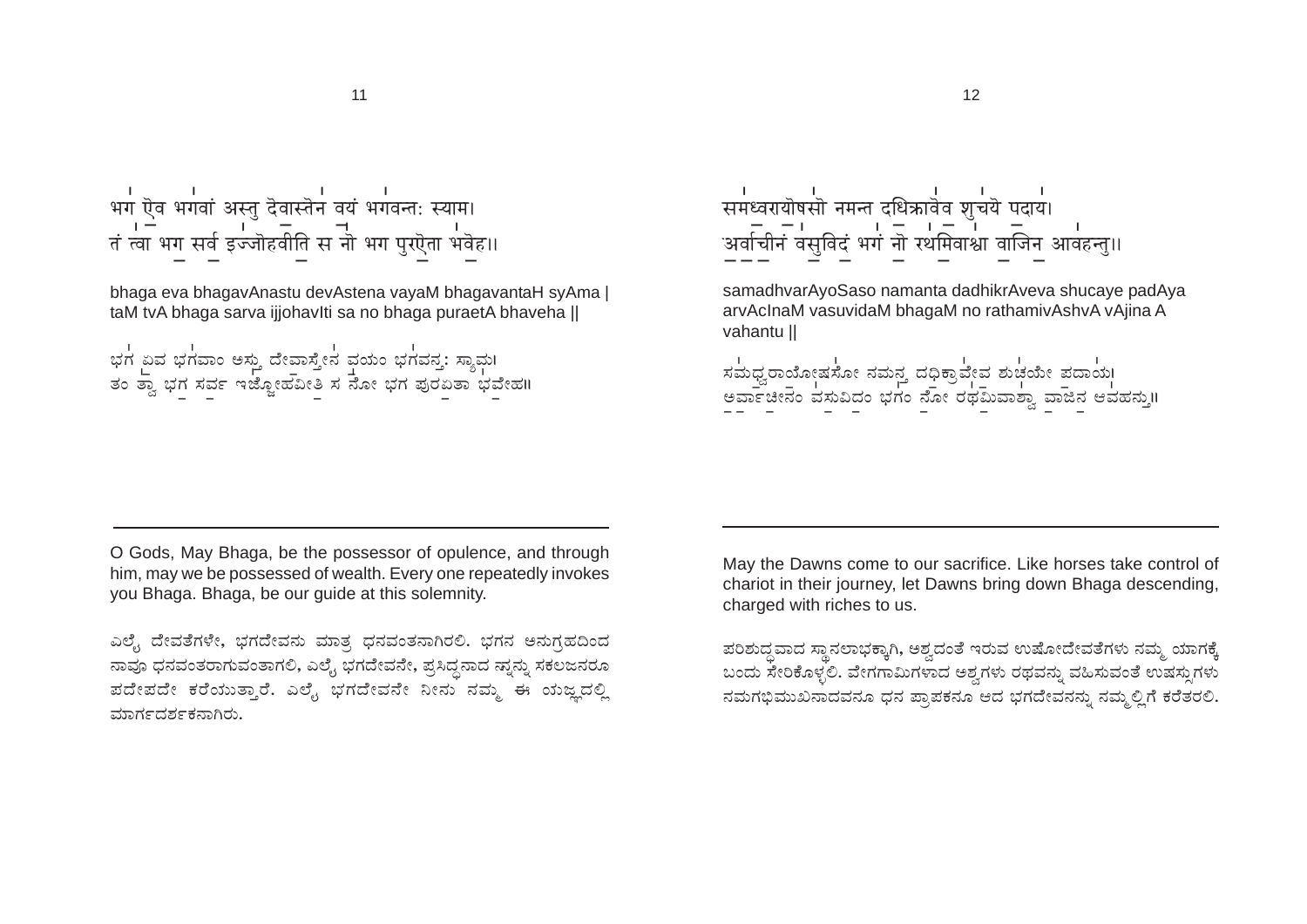पतं दुहानां विश्वतः प्रपीतां यूयं पातं स्वस्तिभिः सदा नः॥

ashvAvatIrgomatIrna uSAso vIravatIH sadamuchantu bhadrAH ghRtaM duhAnA vishvataH prapltA yUyaM pAta svastibhiH sadA naHII

।<br>ಅಶ್ವಾವತೀರ್ಗೊಂಟಾತೀರ್ನ ಉಷಾಸೋ ವೀರವತೀ: ಸದಮುಚ್ಛನ್ನು ಭದ್ರಾ:।<br>ಫೃತಂ ದುಹಾನಾ ವಿಶ್ವತ. ಪ್ರಪೀತಾ ಯೂಯಂ ಪಾತ ಸ್ವಸ್ತಿಭಿ: ಸದಾ ನ:॥

May the auspicious Dawns who provide us precious water, bestow upon us horses, cattles and male descendents. May Dawns eliminate darkness. May Gods endow us with good things and bless us.

ವೃಷ್ಟಿರೂಪವಾದ ಉದಕವನ್ನು ಕರೆಯುವವರೂ, ಸರ್ವಗುಣಗಳಿಂದಲೂ ಪುಷ್ಟರಾದವರೂ, ಮಂಗಳಕಾರಕಿಯರೂ ಆದ ಉಷೋದೇವತೆಗಳು ನಮಗೆ ಅಶ್ತಗಳನ್ನೂ, ಗೋವುಗಳನ್ನೂ, ವೀರವಂತರಾದ ಪುತ್ರಾದಿಗಳನ್ನೂ ಕೊಟ್ಟು ನಮಗೋಸ್ಕರ ಯಾವಾಗಲೂ ಕತ್ತಲನ್ನು ನಾಶಮಾಡಲಿ. ಎಲ್ಟೆ ದೇವತೆಗಳೇ ನೀವು ನಮ್ಮನ್ನು ಯಾವಾಗಲೂ ಕಲ್ಯಾಣಗಳಿಂದ ರಕ್ಷಿಸಿರಿ.

#### शकुन्त सुक्तम्(२/४२,४३) Shakunta Sukta(2/42.43)

14

(Recited at temple festivals when temple deity is being taken out and also at homes while praying before auspicious functions start)

ಶಕುನ ಸೂಕ (೨/೪೨,೪೩) (ರಥೋತ್ಸವಕಾಲದಲ್ಲಿ ದೇವರನ್ನು ಹೊರಡಿಸುವಾಗ ಹಾಗೂ ಮನೆಗಳಲ್ಲಿ ಮಂಗಳ ಕೆಲಸ ಮಾಡುವ ಮೊದಲು ಫಲ ಇಟ್ಟು ಪ್ರಾರ್ಥಿಸುವ ಸೂಕ್ತ)

्णाः<br>कनिक्रदज्जनुषं प्रबुवाण इयर्ति वाचमरितेव नावम्। सुमङ्गलश्च शकुने भवासि मा त्वा काचिदभिभा विश्व्या विदत्।।

kanikradajjanuSaM prabruvANa iyarti vAcamariteva nAvam | sumaN^galashca shakune bhavAsi mA tvA kA cidabhibhA vishvyA vidat ||

।<br>ಕನಿಕ್ರದಜ್ಜನುಷಂ ಪ್ರಬ್ರುವಾಣ ಇಯರ್ತಿ ವಾಚವುರಿತೆವ ನಾವಮ್। ಸುಮಙ್ನಲಶ್ಚ ಶಕುನೇ ಭವಾಸಿ ಮಾತ್ತಾ ಕಾಚಿದಭಿಭಾ ವಿಶ್ವಾ ವಿದತ್॥

The bird Kapinjala, making sounds and foretelling what will come to pass, gives due direction to its voice as helmsman quides a boat. Ominous bird of good fortune; may no calamity whatever befall on you from any quarter.

ಕಪಿಂಜಲ ಪಕ್ಷಿಯು ಪುನ: ಪುನ: ಶಬ್ದಮಾಡುತ್ತಲೂ, ಮುಂದೆ ಉತ್ಪನ್ನವಾಗತಕ್ಕ ಅಂಶವನ್ನು ಮೊದಲೇ ಸೂಚಿಸುತ್ತಲೂ ದೋಣಿಯನ್ನು ನಡೆಸಲು ನಾವಿಕನು ಸೂಚನೆಯನ್ನು ಕೊಡುವಂತೆ ಅದರ ಶಬ್ದವನ್ನು ಪ್ರೇರಿಸುತ್ತದೆ. ಎಲ್ಟೆ ಕಪಿಂಜಲ ಪಕ್ಷಿಯೇ ನಿನಗೆ ಮಂಗಳ ಉಂಟಾಗಲಿ. ಯಾವ ವಿಧವಾದ ವಿಪತ್ತೂ ನಿನ್ನನ್ನು ಯಾವ ದಿಕ್ಕಿನಿಂದಲೂ ಸಮೀಪಿಸದಿರಲಿ.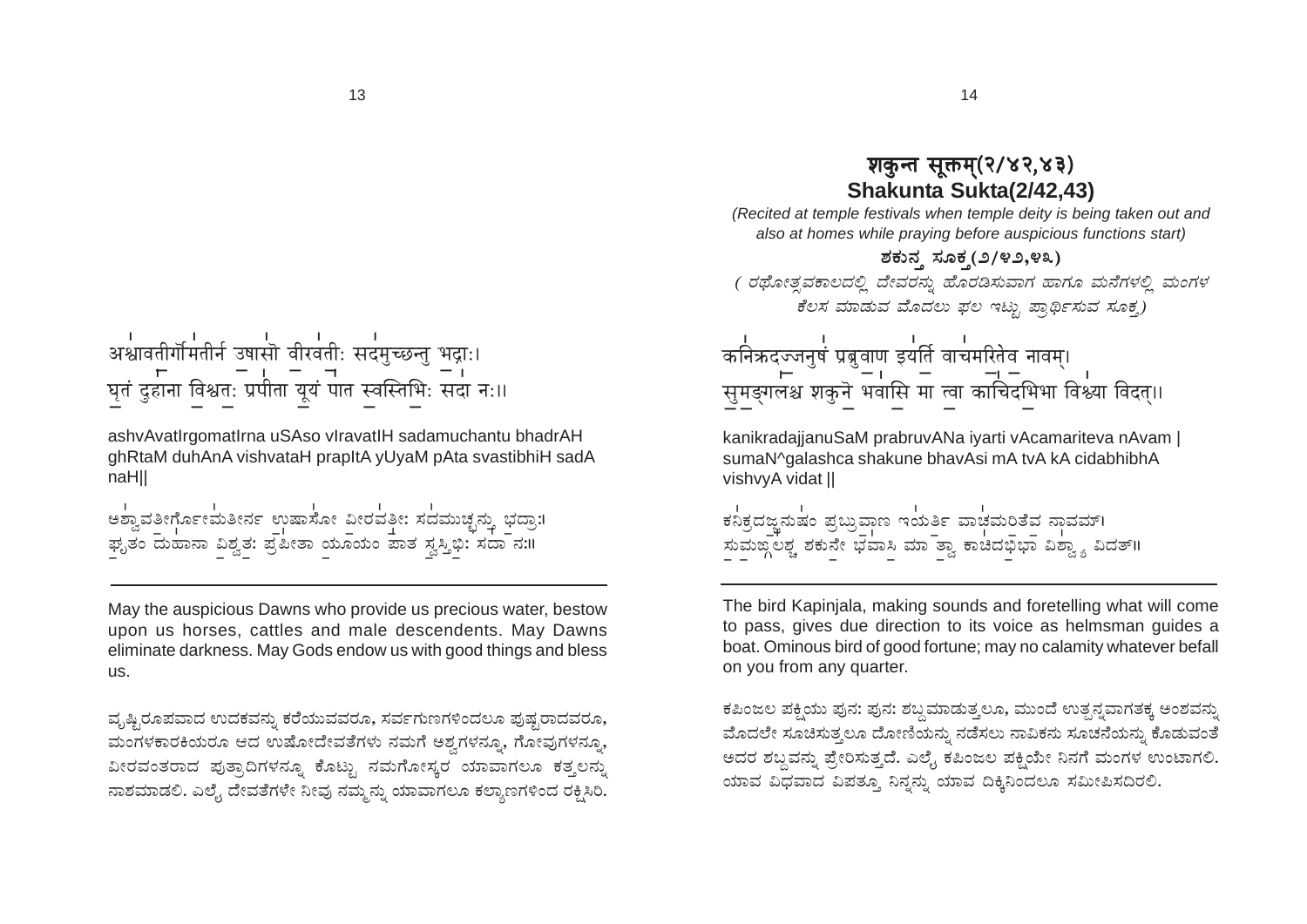मा त्वा श्यॆन उद् वधीन्मा सुपर्णो मा त्वा विदुदिषुमान् वीरॊ अस्ता। - प्रदेशं कनिकदत् सुमङ्गलो भद्रवादी वदेह।।

mA tvA shyena ud vadhln mA suparNo mA tvA vidadiSumAnvlro astA |

pitryAmanu pradishaM kanikradat sumaN^galo bhadravAdl vadeha II

| ಮಾ 'ಶ್ವಾ ಶ್ಯೇನ ಉದ್ ವಧೀನ್ಮಾ 'ಸುಪರ್ಣೋ ಮಾ 'ಶ್ವಾ ವಿದದಿಷುಮಾನ್ ವೀರೋ ಅಸಾ! ್ಲಿತ್ತ.<br>|ಪಿತ್ರ್ಯಾಮನು ಪ್ರದಿಶಂ ಕನಿಕೃದತ್ ಸುಮಙ್ದಲೋ ಭದ್ರವಾದೀ ವದೇಹ॥

। । । – – । – – । – ।<br>मा नः स्तॆनईशत माघशंसॊ बृहद् वदॆम विदथॆ सुवीरा:॥

ava kranda dakSiNato gRhANAM sumaN^galo bhadravAdl shakuntel

16

mA na stena Ishata mAghashaMso bRhad vadema vidathe suvirAHII

।<br>ಅವಕ್ರನ್ದ ದಕ್ಷಿಣಕೋ ಗೃಹಾಣಾಂ ಸುಮಙ್ಗಲೋ ಭದ್ರವಾದೀ ಶಕುನ್ತೇ।<br>ಮಾ ನ: ಸ್ತೇನಈಶತ ಮಾಘಶಂಸೋ ಬೃಹದ್ ವದೇಮ ವಿದಥೇ ಸುವೀರಾ:॥

May no kite, no eagle, harm you may no archer reach you. Making sound repeatedly in the southern direction, be ominous of good fortune, proclaimer of good luck, speak to us on this occasion.

ಎಲ್ಟೆ ಕಪಿಂಜಲ ಪಕ್ಷಿಯೇ, ಪ್ರಬಲವಾದ ಶಕ್ತಿಯುಳ್ಳ ಶ್ರೇನ ಪಕ್ಷಿಯು ನಿನ್ನ ಮೇಲೆ ಬಿದ್ದು ನಿನ್ನನ್ನು ಹಿಂಸಿಸದಿರಲಿ. ಗರುಡ ಪಕ್ಷಿಯು ನ್ನುನ್ನು ಉಪದ್ಧವಪಡಿಸದಿರಲಿ. ಬಾಣವನ್ನು ಪ್ರಯೋಗಿಸುವ ಬೇಡನು ನಿನ್ನನ್ನು ಸಮೀಪಿಸದಿರಲಿ. ನೀನು ದಕ್ಷಿಣ ದಿಕ್ಕಿನಲ್ಲಿಯೇ ಶಬ್ದವನ್ನು ಮಾಡುತ್ತಲೂ ಮಂಗಳಾತ್ಮಕವಾದ ರೂಪವುಳ್ಳವನಾಗಿಯೂ ನಮ್ಮ ಮುಂದಿನ ಕಲ್ಯಾಣವನ್ನು ನುಡಿಯುವವನಾಗಿಯೂ ಇಲ್ಲಿ ಶುಭವಾಕ್ಯವನ್ನು ನುಡಿ.

O Bird; ominous of good fortune, the proclaimer of good luck, sing from the southern side of our dwellings. May no thief, no evil do prevail against us. We may worthily praise you at this sacrifice, blessed with excellent descendents.

ಎಲ್ಟೆ ಕಪಿಂಜಲ ಪಕ್ಷಿಯೇ, ನೀನು ಮಂಗಳಾತ್ಮಕನಾಗಿಯೂ, ಮಂಗಳವನ್ನು ನುಡಿಯುವವನಾಗಿಯೂ ನಮ್ಮ ಗೃಹಗಳ ದಕ್ಷಿಣದಿಕ್ಕಿನಲ್ಲಿ ಶಬ್ದವನ್ನು ಮಾಡು. ಕಳ್ಳನು ನಮ್ಮ ಮೇಲೆ ತನ್ನ ಶಕ್ತಿಯನ್ನು ತೋರಿಸದಿರಲಿ. ನಮಗೆ, ಪಾಪವನ್ನಾಚರಿಸುವ ಶತ್ತುವೂ ಸಹ ತನ್ನ ಪ್ರಭಾವವನ್ನು ಬೀರದಿರಲಿ. ನಾವು ಶ್ರೇಷ್ಠರಾದ ಪುತ್ತರಿಂದೊಡಗೂಡಿ ಯಜ್ಞಗೃಹದಲ್ಲಿ ನಿನ್ನ ಗುಣಗಳನ್ನು ವರ್ಣಿಸುವ ಪ್ರೌಢವಾದ ಸ್ಥುತಿಗಳನ್ನು ಪಠಿಸುತ್ತೇವೆ.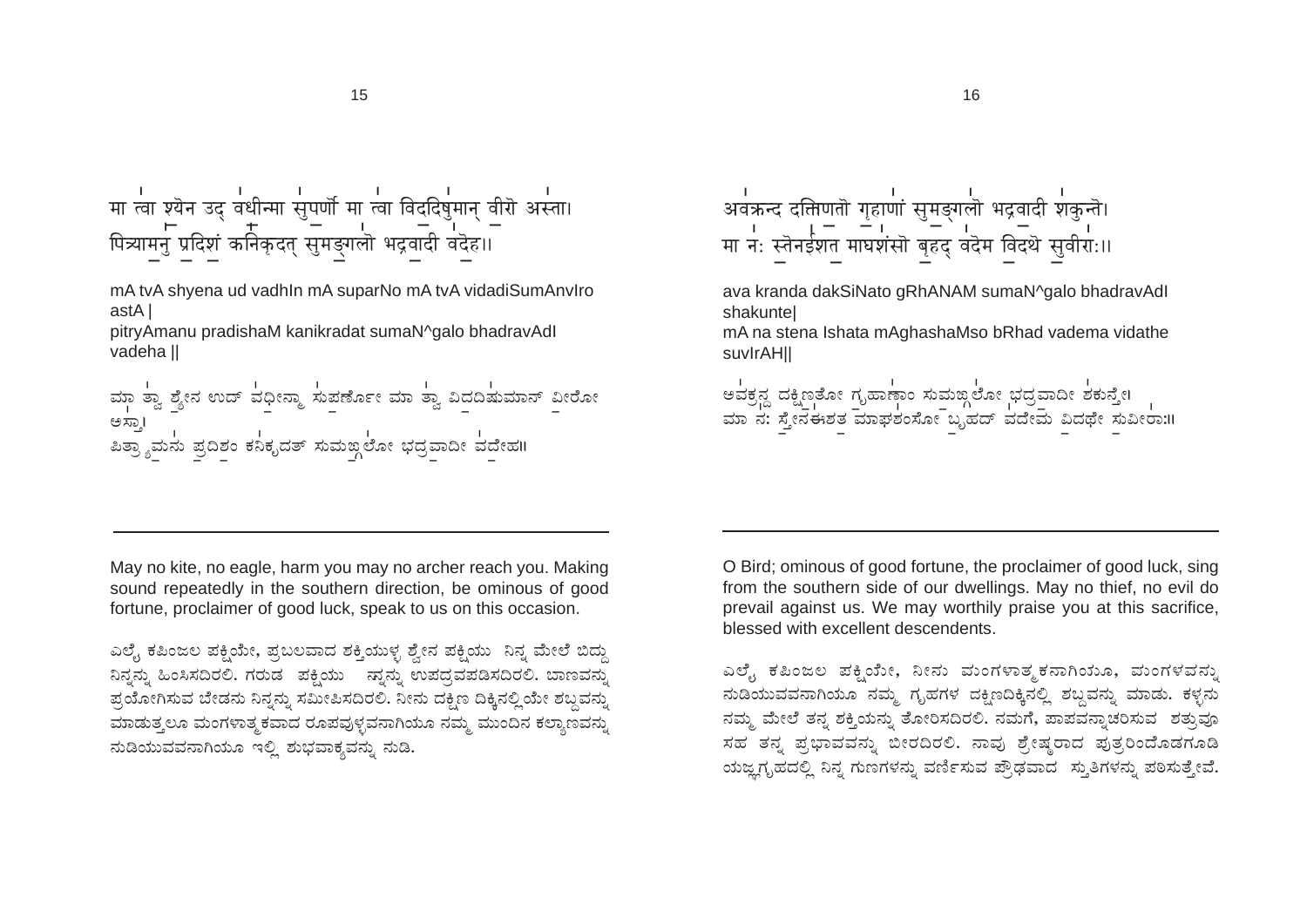

pradakSinidabhi gRNanti kAravo vayo vadanta RtuthA shakuntavaHI

ubhe vAcau vadati sAmagA iva gAyatraM ca traiSTubhaM cAnu rAjati ||

|  | ಪ್ರದಕ್ಷಿಣಿದಭಿ ಗೃಣನ್ತಿ ಕಾರವೋ ವಯೋ ವದನ್ತ ಋತುಥಾ ಶಕುನ್ತಯ:।<br>೨೦೦೫ ರ ೧ |                                                         |
|--|-------------------------------------------------------------------|---------------------------------------------------------|
|  |                                                                   |                                                         |
|  |                                                                   | ಉಭೇ ವಾಚೌ ವದತಿ ಸಾಮಗಾ ಇವ ಗಾಯತ್ರಂ ಚ ತ್ರೈಷ್ಟುಭಂ ಚಾನು ರಾಜತಿ॥ |
|  |                                                                   |                                                         |

The Kapinjala birds undertake journeys in clockwise circular routes in quest of their food, according to the seasons. Like performers of sacred rites, recite Gayatri and Trishtup. These birds delight listeners by reciting both these notes.

ಕಪಿಂಜಲ ಪಕ್ಷಿಗಳು ಋತುಕಾಲಕ್ಕೆ ಸರಿಯಾಗಿ ಅನ್ನವನ್ನು ಹುಡುಕುತ್ತಾ ಸ್ನೋತ್ಯಗಳಂತೆ ಪ್ರದಕ್ಷಿಣರೂಪವಾದ ಸಂಚಾರವನ್ನು ಪ್ರಕಟಿಸುತ್ತವೆ. ಸಾಮವನ್ನು ಪಠಿಸುವವರು ಗಾಯತ್ರಿಯನ್ನು, ತೃಷ್ಟುಭವನ್ನೂ ಪಠಿಸುವಂತೆ ಈ ಪಕ್ಷಿಗಳೂ ಸಹ ಎರಡು ವಿಧವಾದ ವಾಕ್ಕುಗಳನ್ನು ಉಚ್ಚರಿಸುತ್ತವೆ. ನಂತರ ಅದನ್ನು ಕೇಳುವವರನ್ನೂ ಸಂತೋಷ ಪಡಿಸುತ್ತವೆ. शकुने पुण्यमावद॥

udgAteva shakune sAma gAyasi brahmaputra iya sayaneSu shaMsasi I

vRSeva vAjl shishumatlrapItyA sarvato naH shakune bhadramA vada vishvato naH shakune puNyamA vada ||

ಉದ್ಗಾತೇವ ಶಕುನೇ ಸಾಮ ಗಾಯಸಿ ಬ್ರಹ್ಮಪುತ್ರ ಇವ ಸವನೇಷು ಶಂಸಸಿ। ವಿಶ್ವತೋ $\bar{\phantom{a}}$ ನ: ಶಕುನೇ ಪುಣ್ಯಮಾವದII

Kapinjala, you sing like the Udgatri chanting the Sama; You announce arrival of seasons like Brahmaputra reciting at sacrifices. Sing delightedly like a horse making sound when

approaching a mare. Proclaim to us good fortune from every quarter. Proclaim aloud prosperity to us.

ಎಲ್ಕೆ ಕಪಿಂಜಲ ಪಕ್ಷಿಯೇ, ಸಾಮವನ್ನು ಉದ್ಗಾತೃವು ಗಾನಮಾಡುವಂತೆ ನೀನು ಗಾನ ಮಾಡುತ್ತೀಯೇ. ಯಜ್ಞಕಾಲಗಳಲ್ಲಿ ಬ್ರಾಹ್ಮಣಾಚ್ಚಂಸಿಯು ಶಸ್ತ್ರಮಂತ್ರಗಳನ್ನು ಪಠಿಸುವಂತೆ ನೀನು ಋತುಧರ್ಮವನ್ನು ಪ್ರಕಟಿಸುತ್ತೀಯೆ. ಸೇಚನ ಸಾಮರ್ಥ್ಯವುಳ್ಳ ಅಶ್ವವು ಹೆಣ್ಣು ಕುದುರೆಯನ್ನು ಸಮೀಪಿಸಿ ಶಬ್ದ ಮಾಡುವಂತೆ ನೀನೂ ಸಂತೋಷಸೂಚಕವಾದ ಶಬ್ದವನ್ನು ಮಾಡು. ಎಲೈ, ಪಕ್ಷಿಯೇ ನಮಗೆ ಎಲ್ಲಾಕಡೆಗಳಿಂದಲೂ ಮಂಗಳವನ್ನು ಹೇಳು. ಪಾಪರಹಿತವಾದ ಕಲ್ಯಾಣವನ್ನು ಪಠಿಸು.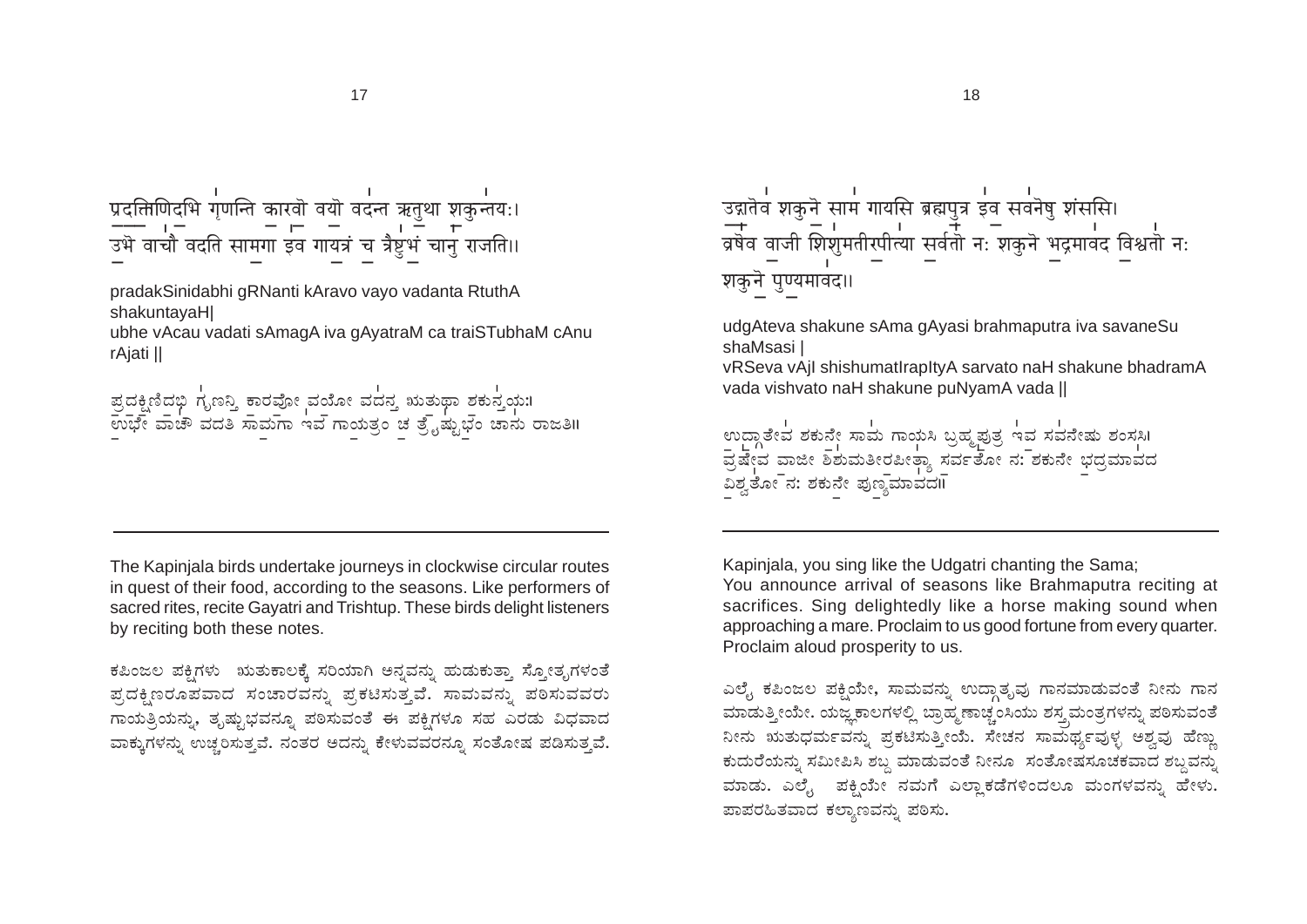आवदंस्त्वं शकुनॆ भद्रमावद तूष्णीमासीनः सुमतिं चिकिद्दि नः। = 1 = 1 = 1 = 1<br>यद्रत्पतन्वदसि कर्करिर्यथा बृहद् वदेम विदथॆ सुवीरा:॥

AvadaMstvaM shakune bhadramA vada tUSNImAsInaH sumatiM cikiddhi naH I

yadutpatan vadasi karkariryathA bRhad vadema vidathe suvIrAH<sub>II</sub>

ಅವದಂಸ್ತ್ವಂ ಶಕುನೇ ಭದ್ರಮಾವದ ತೂಷ್ಟೀಮಾಸೀನ: ಸುಮತಿಂ ಚಿಕಿದ್ದಿ ನ:। ಯದುತೃತನ್ವದಸಿ ಕರ್ಕರಿರ್ಯಥಾ ಬೃಹದ್ ವದೇಮ ವಿದರ್ಥೆ ಸುವೀರಾ:II

O, bird, proclaim to us good fortune. When sitting silently, wish good things to happen to us. When you sing as you fly, let your voice be melodious as that of Lute. We may worthily praise you at this sacrifice, blessed with excellent descendents.

ಎಲ್ಟೆ ಕಪಿಂಜಲ ಪಕ್ಷಿಯೇ, ನೀನು ಶಬ್ದವನ್ನು ಮಾಡುತ್ತ ಮಂಗಳವನ್ನು ಉಚ್ಚರಿಸು. ಶಬ್ದವನ್ನು ಮಾಡದೇ ಸುಮ್ಮನೆ ಕುಳಿತಾಗ ನಮ್ಮ ವಿಷಯದಲ್ಲಿ ಒಳ್ಳೆಯದಾಗಲೆಂದು ಹಾರೈಸು. ಹಾರುತ್ತಾ ಹಾಡುವಾಗ ನಿನ್ನ ಕಂಠವು ಕರ್ಕರಿ ವಾದ್ಯದಂತೆ ಮಧುರವಾಗಿರಲಿ. ಯಜ್ಞಗೃಹದಲ್ಲಿ ನಿನ್ನ ಗುಣಗಳನ್ನು ವರ್ಣಿಸುತ್ತಾ ನಿನ್ನ ಸ್ತುತಿಯನ್ನು ನಮ್ಮ ಸತ್ತುತ್ತರ ಜೊತೆಯಲ್ಲಿ ಪಠಿಸುವೆವು.

## स्वस्ति सुक्तम(५/५१) Svasti Sukta(5/51)

(Recited at temple festivals when temple deity is being taken out and also at homes while praying before auspicious functions start)

ಸ್ತಸ್ತಿ ಸೂಕ್ತ(೫/೫೧) (ರಥೋತ್ಸವಕಾಲದಲ್ಲಿ ದೇವರನ್ನು ಹೊರಡಿಸುವಾಗ ಹಾಗೂ ಮನೆಗಳಲ್ಲಿ ಮಂಗಳ ಕೆಲಸ ಮಾಡುವ ಮೊದಲು ಫಲ ಇಟ್ಟು ಪಾರ್ಥಿಸುವ ಸೂಕ್ತ)

। ।<br>स्वस्ति नो मिमीतामश्चिना भग: स्वस्ति दॆव्यदितिरनर्वण:। 

svasti no mimItAm ashvinA bhaqaH svasti devy aditir anarvaNaH | svasti pUSA asuro dadhAtu naH svasti dyAvApRthivI sucetunA ||

ಸ್ವಸ್ತಿ ನೋ ಮಿಮೀತಾಮಶ್ವಿನಾ ಭಗ: ಸ್ವಸ್ತಿ ದೇವ್ಯದಿತಿರನರ್ವಣ:।<br>ಸ್ವಸ್ತಿ ಪೂಷಾ ಅಸುರೋ ದಧಾತು ನ: ಸ್ವಸ್ತಿ ದ್ಯಾವಾಪೃಥಿವೀ ಸುಚೇತುನಾ ॥

May the Ashvins contribute to our prosperity, May Bhaga and the divine Aditi Contribute to our prospeity, May Pushan, the irrestible and destroyer of enemies, bestow upon us prosperity. May the conscious heaven and earth bestow upon us prosperity.

ಆಶ್ರಿನೀ ದೇವತೆಗಳೂ, ಭಗನೂ, ದೇವತಾತ್ಮಳಾದ ಅದಿತಿಯೂ ನಮಗೆ ಮಂಗಳವನ್ನುಂಟು ಮಾಡಲಿ. ಅಪ್ಪತಿಹತನೂ, ಶತ್ಸುನಾಶಕನೂ ಆದ ಪೂಷನೂ ಉತ್ತಮ ಪ್ರಜ್ಞೆಯಿಂದ ಕೂಡಿದ ದ್ತಾವಾಪೃಥಿವಿಗಳೂ ನಮಗೆ ಕಲ್ತಾಣಕಾರಕರಾಗಲಿ.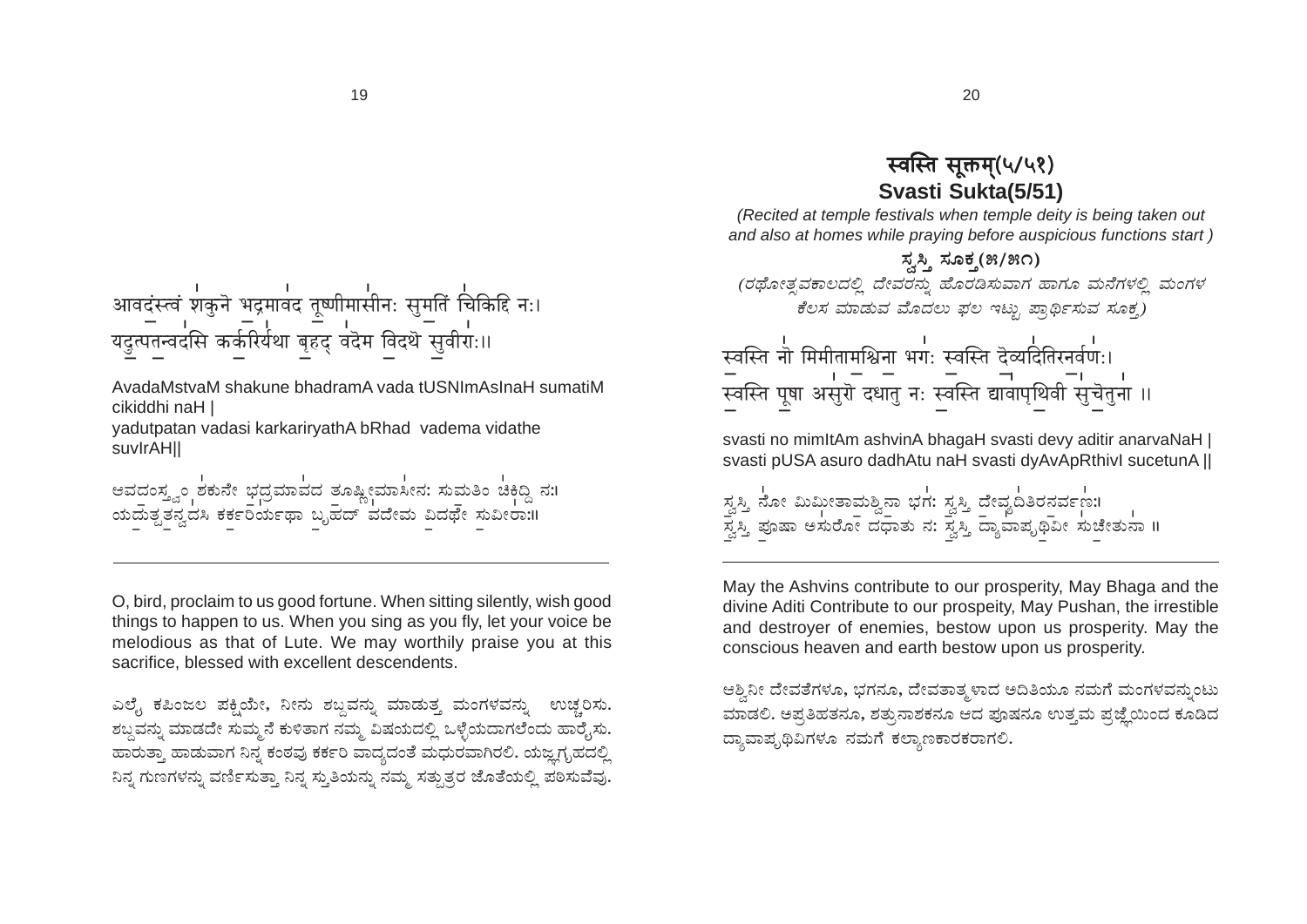रवस्तयॆ वायुमुप ब्रवामहै सॊमं स्वस्ति भुवनस्य यस्पति:। 

svastaye vAyum upa bravAmahai somaM svasti bhuvanasya yas patiH I

bRhaspatiM sarvagaNaM svastaye svastaya AdityAso bhavantu naH II

ಸ್ವಸ್ತ್ರಯೇ ವಾಯುಮುವ ಬ್ರವಾಮಹೈ ಸೋಮಂ ಸ್ವಸ್ತಿ ಭುವನಸ್ಯ ಯಸ್ಪತಿ:।<br>ಪ್ರಹಸ್ಪತಿಂ ಸರ್ವಗಣಂ ಸ್ವಸ್ತಯೇ ಸ್ವಸ್ತಯ ಆದಿತ್ಯಾಸೋ ಭವನ್ತು ನ:॥

, ।<br>विश्वे देवा नौ अद्या स्वस्तये वैश्वानरा वसुरग्नि: स्वस्तये। vishve devA no adyA svastaye vaishvAnaro vasur agniH svastave I devA avantv RbhavaH svastaye svasti no rudraH pAtv aMhasaH || ದಿಶ್ವೇ ದೇವಾ ನೋ ಅದ್ಯಾ ಸ್ವಸ್ತಯೇ ವೈಶ್ವಾನರೋ ವಸುರಗ್ನಿ: ಸ್ವಸ್ತಯೇ। ದೇವಾ ಅವನ್ತ್ವೃಭವ: ಸ್ವಸ್ತ್ರಮೇ ಸ್ವಸ್ತಿ ನೋ ರುದ್ರ: ಪಾತ್ವಂಹಸ.॥

We praise Vayu for prosperity. Soma the protector of world for prosperity, we praise Brahaspati attended by all deities for prosperity and may Adityas sons of Aditi, be ours.

ನಮಗೆ ಕಲ್ಯಾಣಲಾಭಕ್ಕಾಗಿ ವಾಯುವನ್ನೂ, ಲೋಕಪಾಲಕನಾದ ಸೋಮನನ್ನೂ ಸ್ತುತಿಸುತ್ತೇವೆ, ಹಾಗೆಯೇ ಸಕಲ ದೇವತಾಗಣಗಳೊಂದಿಗೆ ಕೂಡಿದ ಬ್ರಹಸ್ಪತಿಯನ್ನು ಸ್ಮತಿಸುತ್ತೇವೆ. ಅದಿತಿ ಫುತ್ತರಾದ ಆದಿತ್ತರು ನಮಗೆ ಕಲ್ತಾಣವಾಗುವಂತೆ ಅನುಗ್ರಹಿಸುವಂತಾಗಲಿ.

May all the Gods be with us today for our prosperity; May Agni the quide for all and giver of dwellings be with us for our prosperity. May the divine Ribhus protect us for our prosperity. May Rudra protect us from sins for our prosperity.

ಸಮಸ್ತರಾದ ದೇವತೆಗಳೂ ಸಹ ಈ ಯಾಗದ ದಿನ ನಮ್ಮ ಕಲ್ತಾಣಲಾಭಕ್ತಾಗಿ ನಮ್ಮನ್ನು ರಕ್ತಿಸಲಿ. ಸಕಲರಿಗೂ ಮಾರ್ಗದರ್ಶಕನೂ ವಸತಿದಾಯಕನೂ ಆದ ಆಗ್ತಿಯು ನಮಗೆ ಕಲ್ಯಾಣಕಾರಕನಾಗಲಿ. ದೇವತಾತ್ಮರಾದ ಋಭುಗಳು ನಮ್ಮ ಕಲ್ಯಾಣಕ್ಕಾಗಿ ರಕ್ಷಿಸಲಿ. ರುದ್ಧದೇವನು ನಮ್ಮ ಮಂಗಳಕ್ಕಾಗಿ ನಮ್ಮನ್ನು ಪಾಪದಿಂದ ರಕ್ಷಿಸಲಿ.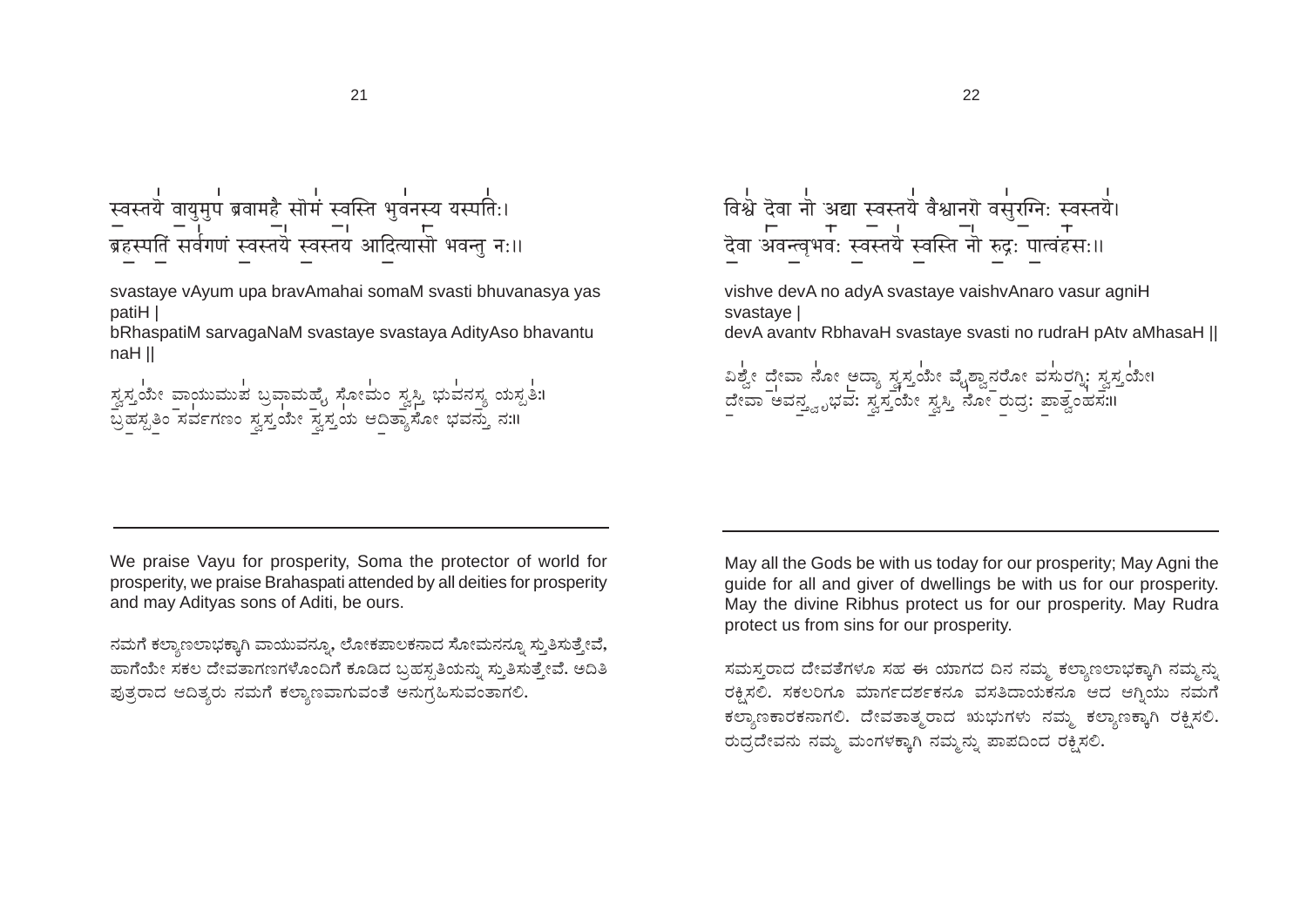# स्वस्ति मित्रावरुणा स्वस्ति पथ्यॆ रॆवति। – ।<br>स्वस्ति न इन्द्रश्चाग्निश्च स्वस्ति नौ अदितॆ कृधि॥

svasti mitrAvaruNA svasti pathye revati | svasti na indrash cAgnish ca svasti no adite kRdhi ||

ಸ್ವಸ್ತಿ ಮಿತ್ರಾವರುಣಾ ಸ್ವಸ್ತಿ ಪಥ್ಯೇ ರೇವತಿ।<br>ಸ್ವಸ್ತಿ ನ ಇನ್<u>ದ್ರಶ್ಚಾಗ್ನಿ</u>ಶ್ಚ ಸ್ವಸ್ತಿ ನೋ ಅದಿತೇ ಕೃಧಿ॥

स्वस्ति पन्थामनु चरेम सूर्याचन्द्रमसाविव।<br>— — — —<br>पुनर्ददताघृता जानता सं गमेमहि॥

svasti panthAm anu carema sUryAcandramasAv iva | punar dadatAghnatA jAnatA saM gamemahi ||

ಸ್ವಸ್ತಿ ಪನ್ಥಾಮನು ಚರೇಮ ಸೂರ್ಯಾಚನ್ಧ್ರಮಸಾವಿವ।<br>ಪುನರ್ದದತಾಘೃತಾ ಜಾನತಾ ಸಂ ಗಮೇಮಹಿಗಿ

O. Mitra: Varuna: grant us prosperity. Path of firmament: and goddess of riches; grant us prosperity; May Indra and Agni; grant us prosperity, Aditi; bestow on us prosperity.

ಎಲ್ಳೆ ಮಿತ್ರಾವರುಣರೇ ನಮಗೆ ಮಂಗಳ ಉಂಟಾಗಲಿ. ಧನಯುಕ್ಕಳಾದ ಅಂತರಿಕ್ಷಮಾರ್ಗವೇ, ನಮಗೆ ಕಲ್ಯಾಣ ಉಂಟಾಗಲಿ. ಇಂದ್ರನೂ ಆಗ್ತಿಯೂ ನಮಗೆ ಮಂಗಳವನ್ನುಂಟು ಮಾಡಲಿ. ಎಲ್ಟೆ ಅದಿತಿಯೇ ನಮಗೆ ಮಂಗಳವನ್ನುಂಟುಮಾಡು.

Like the sun and the moon follow their path eternally, let we also perform sacrifices without hindrance. May we be associated with those relatives, who value our relationships and who also return our help.

ಚಂದ್ರಸೂರ್ಯರು ತಮ್ಮ ಮಾರ್ಗಗಳನ್ನು ಶಾಶ್ವತವಾಗಿ ಅನುಸರಿಸುವಂತೆ ನಾವೂ ಸಹ ನಮ್ಮ ಯಜ್ಞ ನಿರ್ವಹಣಮಾರ್ಗವನ್ನು ವಿಘ್ನವಿಲ್ಲದೇ ಅನುಸರಿಸುವಂತಾಗಲಿ. ನಮ್ಮ ಉಪಕಾರಕ್ಕೆ ಪ್ರತ್ಯಪಕಾರಮಾಡುವವರೂ, ನಮ್ಮ ಬಂಧುತ್ವವನ್ನು ಚೆನ್ನಾಗಿ ಅರಿಯುವವರೂ ಆದ ಬಂಧುಗಳೊಂದಿಗೆ ನಾವು ಸೇರಿಕೊಳ್ಳುವಂತಾಗಲಿ.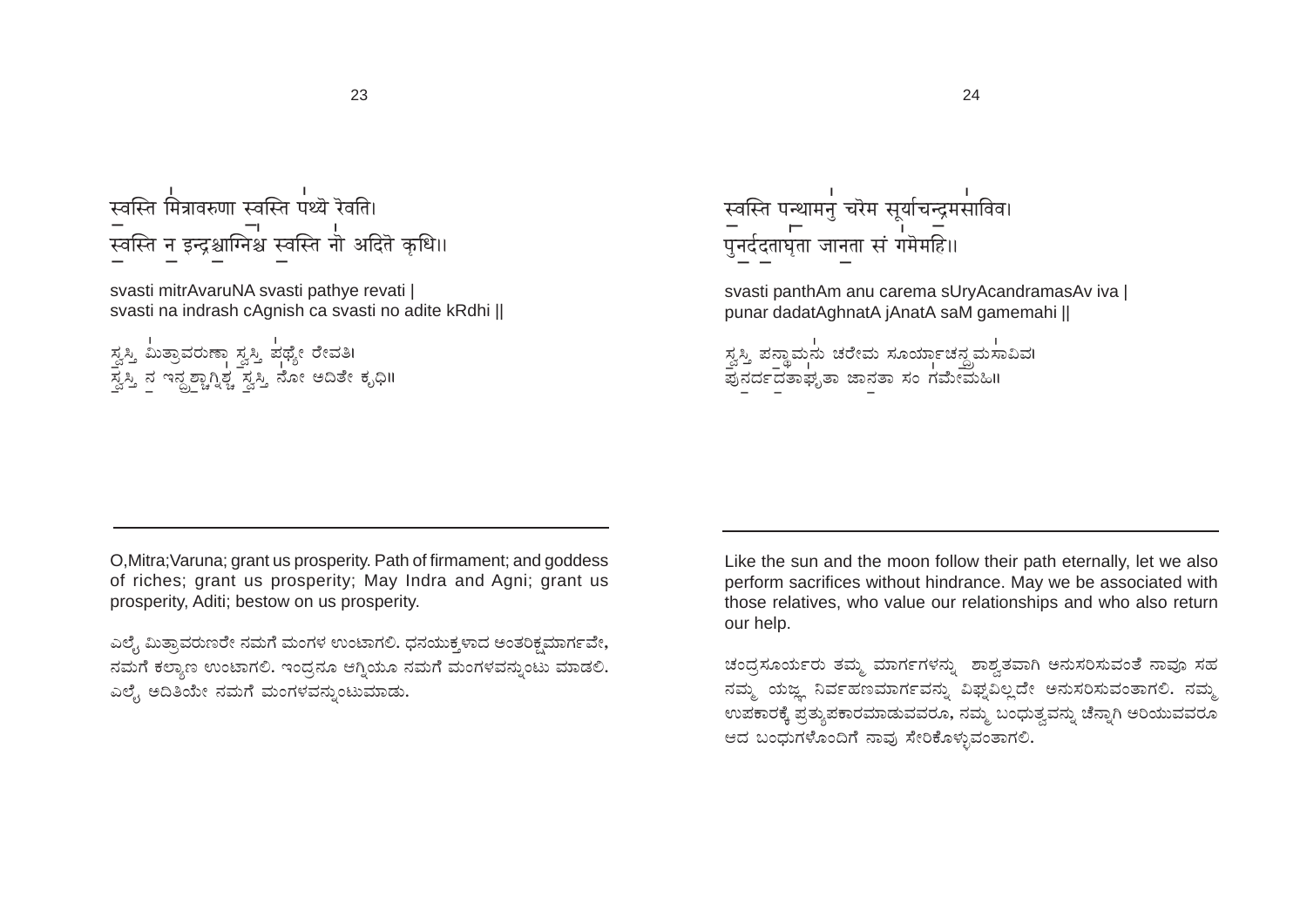$\mathbf{r}$ 

svastyayanaM tArkshyamarishtanEmiM mahad bhUtaM vAyasaM dEvatAnAm asuraghnamindrasakhaM samatsu brahadyashO nAvamivA ruhEmall

ಸ್ವಸ್ತ್ಯಯನಂ ತಾರ್ಕ್ಷ್ಯಮಂಷ್ಟನೇಮಿಂ ಮಹದ್ ಭೂತಂ ವಾಯಸಂ ದೇವತಾನಾಮ್। ಅಸುರಫ್ನಮಿನ್ದಸಖಂ ಸಮತ್ಸು ಬೃಹದ್ಯಶೋ ನಾವಮಿವಾ ರುಹೇಮ॥

अहोमुचमाङ्गिरसं गयं च स्वस्त्यात्रेयं मनसा च तात्तर्यम्। प्रयतपाणिः शरणं प्रपद्ये स्वस्ति संबाधेष्वभयं नॊ अस्त॥

aMhOmucamAngIrasaM gayaM ca svastyAtrEyaM manasA ca tArkshyaM| prayatapANiH sharaNaM prapadye svasti saMbAdhEshvabhayaM nO astull

eoಹೋಮುಚಮಾಜ್ಗೆರಸಂ ಗಯಂ ಚಪ್ಪಸ್ತ್ಯಾತ್ರೇಯಂ ಮನಸಾ ಚತಾರ್ಕ್ಷ್ಯವಾಗಿ ್ರ |<br>ಪ್ರಯತಪಾಣಿ: ಶರಣಂ ಪ್ರಪದ್ಯೇ ಸ್ವಸ್ತಿ | ಸಂಬಾಧೇಷ್ವಭಯಂ ನೋ ಅಸ್ತುII

This and the next Mantra are not from Rig-Veda and hence authentic meanings have not been provided.

ಹಿಂದಿನ ಮತ್ತು ಈ ಮಂತ್ರ ಋಗ್ವೇದದ ಪುಸ್ತಕದಲ್ಲಿ ಇಲ್ಲದಿರುವುದರಿಂದ ಅರ್ಥವನ್ನು ನೀಡಿಲ್ಲ.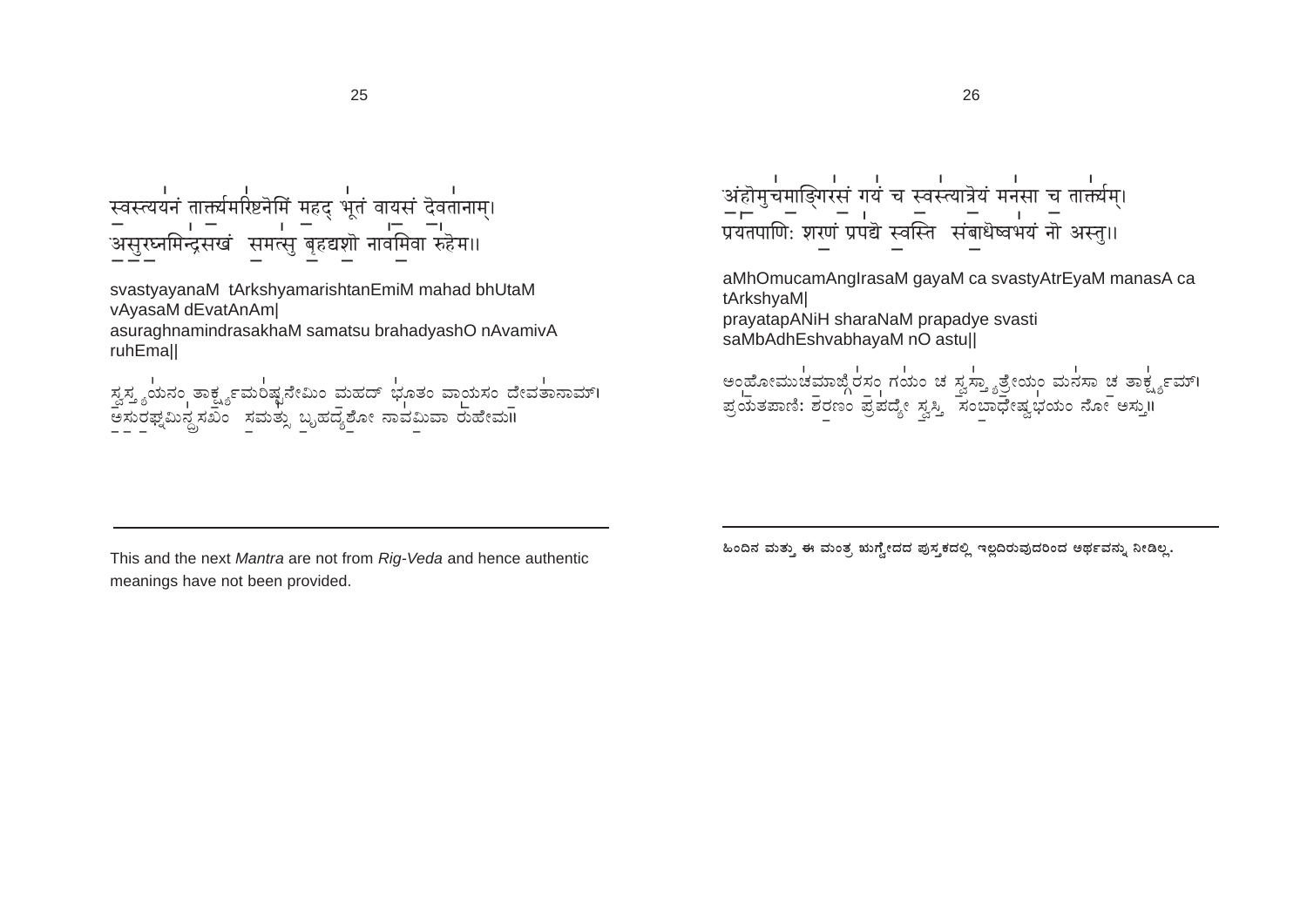## शांति सुक्त(१/८९) **Shanti Sukta(1/89)**

(Recited before meals are offered to quests and on special occasions)

ಶಾಂತಿ ಸೂಕ್ತ(೧/೮೯)

(ವಿಶೇಷ ಸಮಾರಂಭಗಳಲ್ಲಿ ಭೋಜನಕ್ಕೆ ಮೊದಲು ಹಾಗೂ ಎಲ್ಲಾ ಮಂಗಳ ಕಾಲದಲ್ಲಿ ಪಠಿಸುವ ಸೂಕ )

्<br>आ नो भद्रा: ऋतवॊ यन्तु विश्वतॊदब्धासॊ अपरीतास उद्भिद:। र्देवा नॊ यथा सदमिद् वृधॆ असन्नप्रायुवॊ रक्तितारॊ दिवॆदिवॆ॥

A no bhadrAH kratavo xyantu vishvato.adabdhAso aparltAsa udbhidaH |

devA no yathA sadamid vRdhe asannaprAyuvo rakSitAro dive\dive II

ಆ ನೋ ಭದ್ರಾ: ಕ್ರತವೋ ಯನ್ತು ವಿಶ್ವತೋದಬ್ಧಾಸೋ ಅಪರೀತಾಸ್ರ್ಲ ಉದ್ಭಿದ:। 

May auspicious work (or excellent wisdom) unmolested, unimpeded and unconquered come to us from every quarter; may the gods not turning away from us but granting us protection day by day be, ever with us for our advancement

ಭಕ್ತರಾದ ಯಜ್ಞಕರ್ತರನ್ನು ತ್ಯಜಿಸದೆ, ಪ್ರತಿದಿನವೂ ಅವರನ್ನು ರಕ್ಷಿಸುವ ದೇವತೆಗಳು ಯಾವ ರೀತಿ ಯಾವಾಗಲೂ ತಮ್ಮ ಅಭಿವೃದ್ಧಿಗೆ ಕಾರಣರಾಗಿ ಆಗುವರೋ ಆ ರೀತಿಯಲ್ಲಿ ಮಂಗಳಕರವಾದವೂ ಶತ್ತುಗಳಿಂದ ಹಿಂಸಿಸಲ್ಪಡದಿರುವುವೂ, ಶತ್ತುಗಳಿಂದ ತಡೆಯಲ್ಪಡದಿರುವುವೂ ಮತ್ತು ಶತ್ತುನಾಶಕಗಳೂ ಆದ ಅಗ್ನಿಷ್ಟೋಮಾದಿ ಮಹಾಯಜ್ಞಗಳು ನಮ್ಮನ್ನು ಉದ್ದೇಶಿಸಿ ಎಲ್ಲಾ ದಿಕ್ಕುಗಳಿಂದಲೂ ಬರಲಿ.

त्यानां भद्रा सुमतिऋजूयतां दॆवानां रातिरभि नॊ नि वर्ततां। 

devAnAM bhadrA sumatirRiUvatAM devAnAM rAtirabhi noni vartatAm

devAnAM sakhyamupa sedimA vayaM devA na AyuH pra tirantu jivase ||

| ದೇವಾನಾಂ ಭದ್ಯಾ ಸುಮತಿಋಜೂಯತಾಂ ದೇವಾನಾಂ ರಾತಿರಭಿ ನೋ ನಿ<br>ವರ್ತತಾಂ। |  |  |  |  |  |
|--------------------------------------------------------------|--|--|--|--|--|
| ದೇವಾನಾಂ ಸಖ್ಯಮುಪ ಸೇದಿಮಾ ವಯಂ ದೇವಾ ನ ಆಯು: ಪ್ರತಿರನ್ನು ಜೀವಸೇ॥     |  |  |  |  |  |

May the auspicious favor of the gods be ours; may the bounty of the gods; ever approving of the upright; light upon us; may we obtain the friendship of the gods and may the gods extend our life that we may live.

ಪ್ರಾಮಾಣಿಕನಾದ ಯಜ್ಞಕರ್ತನನ್ನು ಪಡೆಯಲಿಚ್ಛೆಯುಳ್ಳ ದೇವತೆಗಳ ಪೂಜ್ಮವಾದುದೂ ಮತ್ತು ಶ್ರೇಷ್ಠವಾದುದೂ ಆದ ಬುದ್ಧಿಯು ನಮಗೆ ಅನುಗ್ರಹವನ್ನು ಉಂಟು ಮಾಡುವಂತಾಗಲಿ. .<br>ದೇವತೆಗಳ ಉದಾರವಾದ ದಾನವು ನಮಗೆ ಅಭಿಮುಖವಾಗಿರಲಿ. ನಾವೂ ಸಹ ಆ ದೇವತೆಗಳ ಸ್ತೇಹವನ್ನು ಬೆಳೆಸೋಣ. ಆ ದೇವತೆಗಳು ನಮ್ಮ ಆಯುಸ್ತನ್ನು ಬೆಳೆಯುವಂತೆ ಮಾಡಲಿ.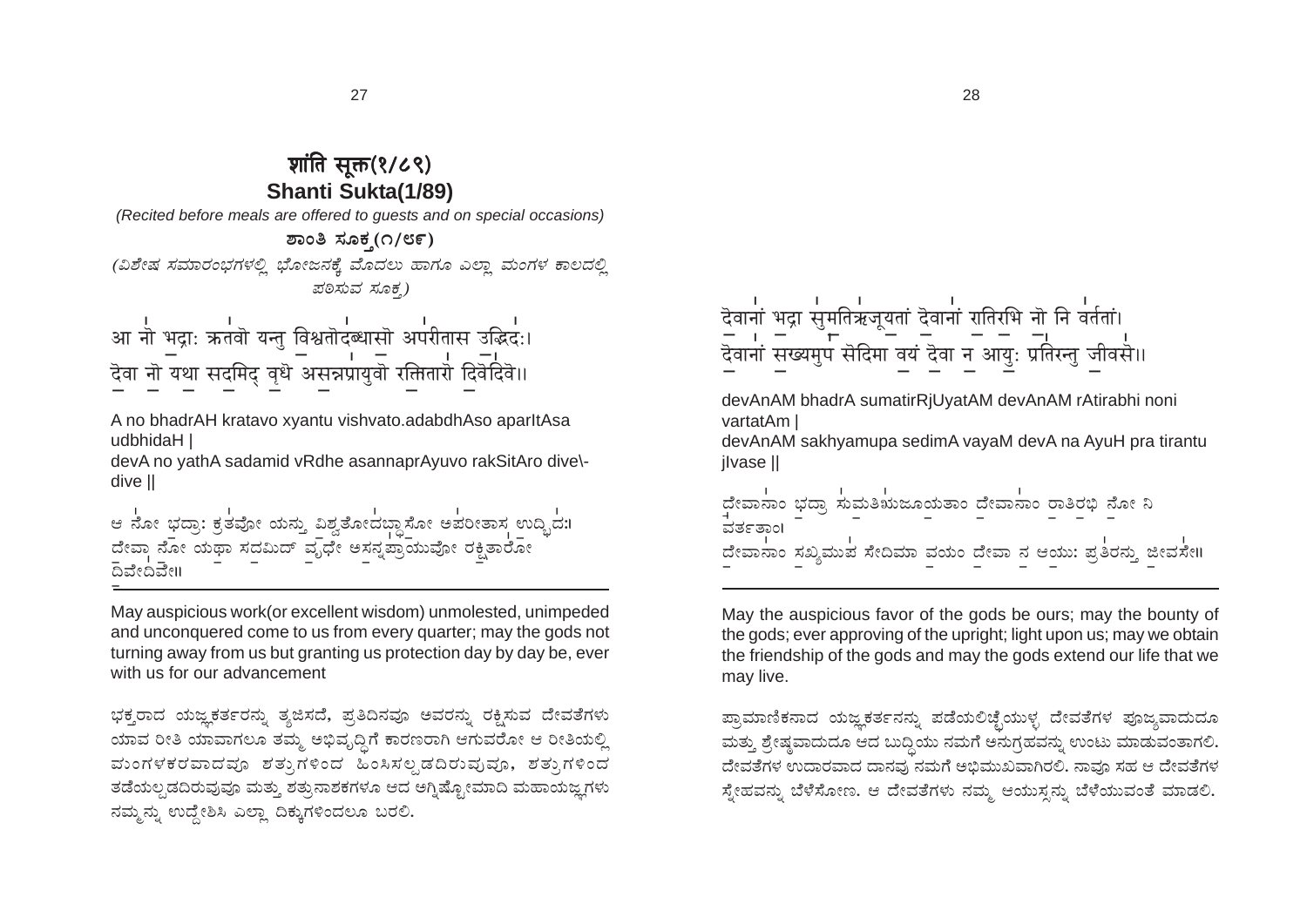tAn pUrvayA nividA hUmahe vayaM bhagaM mitramaditiM dakSamasridham I

aryamaNaM varuNaM somamashvinA sarasvatlnaH subhagA mayas karat ||

ತಾನ್ ಪೂರ್ವಯಾ ನಿವಿದಾ ಹೂಮಹೇ ವಯಂ ಭಗಂ ಮಿತ್ರಮದಿತಿಂ ದಕ್ಕಮಸ್ತಿಧಮ್। ಒ<sub>ಮ್</sub>ಲ್ವಳ್ಳಲು .<br>ಅರ್ಯಮಣಂ ವರುಣಂ ಸೋಮಮಶ್ವಿನಾ ಸರಸ್ವತೀ ನ: ಸುಭಗಾ ಮಯಸ್ಕರತ್॥

तन्नो वातो मयॊभु वातु भॆषजं तन्माता प्रथीवी तत् पिता द्यौ:। 

tan no vAto mayobhu vAtu bheSajaM tan mAtA pRthivl tatpitA dvauH I

tad grAvANaH somasuto mayobhuvastadashvinA shRNutaM dhiSNyA yuvam ||

ತನ್ನೋ ವಾತೋ ಮಯೋಭು ವಾತು ಭೇಷಜಂ ತನ್ಮಾತಾ ಪ್ರಥೀವೀ ತತ್ ಪಿತಾ ದ್ಯೌ:। ತದ್ ಗ್ರಾವಾಣ: ಸೋಮಸುತೋ ಮಯೋಭುವಸ್ತ್ರದಶ್ವಿನಾ ಶೃಣುತಂ ಧಿಷ್ಣ್ಯಾ ಯುವಮ್॥

We invoke Bhaga, Mitra, Aditi, Daksha, Asridha, Aryaman, Varuna, Soma.the Ashwins with a time immemorial speech (Veda vakva): and may the gracious Sarasvati grant us happiness.

ನಾವು ದೇವತೆಗಳ ಗುಂಪಿಗೆ ಸೇರಿದ ಭಗನನ್ನೂ, ಮಿತ್ಸನನ್ನೂ, ಅದಿತಿಯನ್ನೂ, ದಕ್ಷನನ್ನೂ, ಅಸ್ತಿಧನನ್ತೂ, ಮರುದ್ಧಣವನ್ನೂ, ಅರ್ಯಮನನ್ನೂ, ವರುಣನನ್ನೂ, ಸೋಮನನ್ನೂ, ಅಶಿನೀ .<br>ದೇವತೆಗಳನ್ನೂ, ಅನಾದಿಯಾಗಿ ಬಂದ ವೇದಾತ್ಮಕನಾದ ವಾಕ್ಕಿನಿಂದ ಪ್ರಾರ್ಥಿಸಿ ಕರೆಯುತ್ತೇವೆ. ಶ್ರೇಷ್ಠವಾದ ಧನದಿಂದ ಕೂಡಿದ ಸರಸ್ಕತಿಯು ನಮಗೆ ಸುಖವನ್ನುಂಟು ಮಾಡಲಿ.

May the wind waft to us the grateful medicament. May mother earth, may father heaven, convey it to us. May the stones that express the soma- juice(the productive of pressure) bring it to us.O Ashvins; whom we meditate hear our prayer for this medication.

ವಾಯುವು ಸುಖದಾಯಕವಾದ, ಆ ಔಷಧವನ್ನು ನಮಗೆ ಸಾಗಿಸಿಕೊಂಡು ಬಂದು ಸೇರಿಸಲಿ. ಸಕಲರಿಗೂ ಜನನಿಯಾದ ಭೂಮಿಯೂ, ರಕ್ಷಕನಾದ ದ್ವುಲೋಕ ಸುಖದಾಯಕವಾದ ಸೋಮರಸವನ್ನು ಹಿಂಡುವ ಕಲ್ಲುಗಳೂ ಆ ಔಷಧವನ್ನು ನಮಗೆ ತಂದು ಸೇರಿಸಲಿ. ಧ್ಯಾನಕ್ಕೆ ಯೋಗ್ಯರಾದ ಅಶ್ವಿನೀ ದೇವತೆಗಳೇ ನೀವೂ ಸಹ ಆ ಔಷಧಿಗಾಗಿ ಮಾಡುವ ನಮ್ಮ ಪ್ಪಾರ್ಥನೆಯನ್ನು ಕೇಳಿರಿ.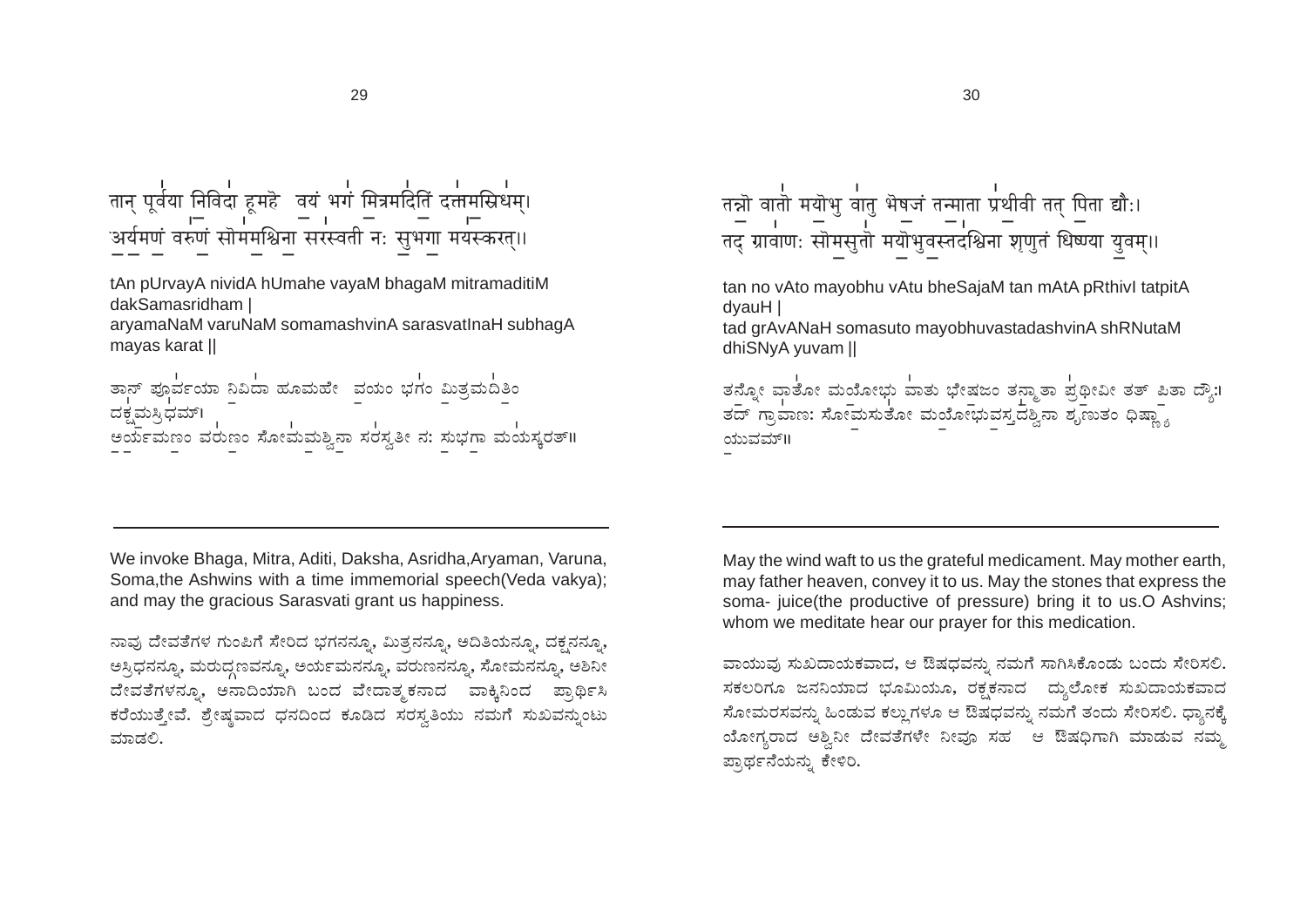# तमीशानं जगतस्तस्थुषस्पतिं धियंजिन्वमवसॆ हूमहॆ वयम्।

tamIshAnaM iagatastasthuSas patiM dhivaMiinvamavase hUmahe vayam |

pUSA no yathA vedasAmasad vRdhe rakSitA pAyuradabdhaH svastave II

|  |  | ತಮೀಶಾನಂ ಜಗತಸ್ತ್ರಸ್ಥುಷಸ್ಪತಿಂ ಧಿಯಂಜಿನ್ವಮವಸೇ ಹೂಮಹೇ ವಯಮ್।   |  |
|--|--|---------------------------------------------------------|--|
|  |  |                                                         |  |
|  |  | ಪೂಷಾ ನೋ ಯಥಾ ವೇದಸಾಮಸದ್ ವೃಧೇ ರಕ್ಷಿತಾ ಪಾಯುರದಬ್ದ: ಸ್ವಸ್ತಯೇ॥ |  |
|  |  |                                                         |  |

स्वस्तिन इंद्रौ वृद्धश्रवाः स्वस्तिनः पूषा विश्ववेदाः। 

svasti na indro vRddhashravAH svasti naH puSA vishvavedAH | svasti nastArkSvo ariSTanemiH svasti no bRhaspatirdadhAtu II

ಸ್ವಸ್ತಿನ ಇಂದ್ರೋ ವೃದ್ಧಶ್ರವಾ: ಸ್ವಸ್ತಿನ: ಪೂಷಾ ವಿಶ್ವವೇದಾ:।<br>ಸ್ವಸ್ತಿನಸ್ತಾಕ್ಷ್ಯೋ – ಅರಿಷ್ಟನೇಮಿ: ಸ್ವಸ್ತಿನೋ ಬೃಹಸ್ಪತಿರ್ದಧಾತು॥

We invoke Indra, the lord of living beings, the protector of immovable things, who is propitiated by pious rites, for our protection. Let Pushan who has been our defender of the increase of our riches, may continue to be unmolested and be guardian of our welfare.

ಐಶ್ವರ್ಯವಂತನೂ, ಸಕಲ ಸ್ಥಾವರ ಜಂಗಮ ಜಗತ್ತಿಗೆಲ್ಲ ಒಡೆಯನೂ, ಮತ್ತು ಶ್ರೇಷ್ಠವಾದ ಕರ್ಮಗಳಿಂದ ತೃಪ್ತಿಗೊಳಿಸಲ್ಪಡುವವನೂ ಆದ ಆ ಇಂದ್ರನನ್ನು ನಾವು ರಕ್ಷಣೆಗಾಗಿ ಪ್ರಾರ್ಥಿಸಿ ಕರೆಯುತ್ತೇವೆ. ಪೂಷ ದೇವನು ನಮ್ಮ ಧನಗಳ ಅಭಿವೃದ್ಧಿಗಾಗಿ ಯಾವ ಪ್ರಕಾರದಲ್ಲಿ ರಕ್ಷಕನಾಗಿರುವವನೂ, ಹಾಗೆಯೇ ಯಾರಿಂದಲೂ ಹಿಂಸಿಸಲ್ಪಡದಿರುವವನಾಗಿ ನಮ್ಮ ಮಂಗಳಕ್ಕಾಗಿ ರಕ್ತಕನಾಗಲಿ.

May Indra, who listens to our praise, guard our welfare. May Pushan who knows all things, guard our welfare. May Tarkshya with unharmed weapons and Brahaspati the protector of Gods, quard our welfare.

ಪ್ಪಭೂತವಾದ ಹವಿಸ್ತಿನ ರೂಪದ ಅನ್ನವುಳ್ಳ ಇಂದ್ಗನೂ ಸಕಲವನ್ನು ತಿಳಿಯುವ ಶಕ್ತಿಯುಳ್ಳ ಪೂಷನೂ, ಆಕುಂಠಿತವಾದ ಆಯುಧವುಳ್ಳ ಗರುತ್ಮಂತನೂ ಮತ್ತು ದೇವತೆಗಳ ಪಾಲಕನಾದ ಬ್ರಹಸ್ರತಿಯೂ ನಮಗೆ ನಾಶರಹಿತವಾದ ಮಂಗಳವನ್ನುಂಟು ಮಾಡಲಿ.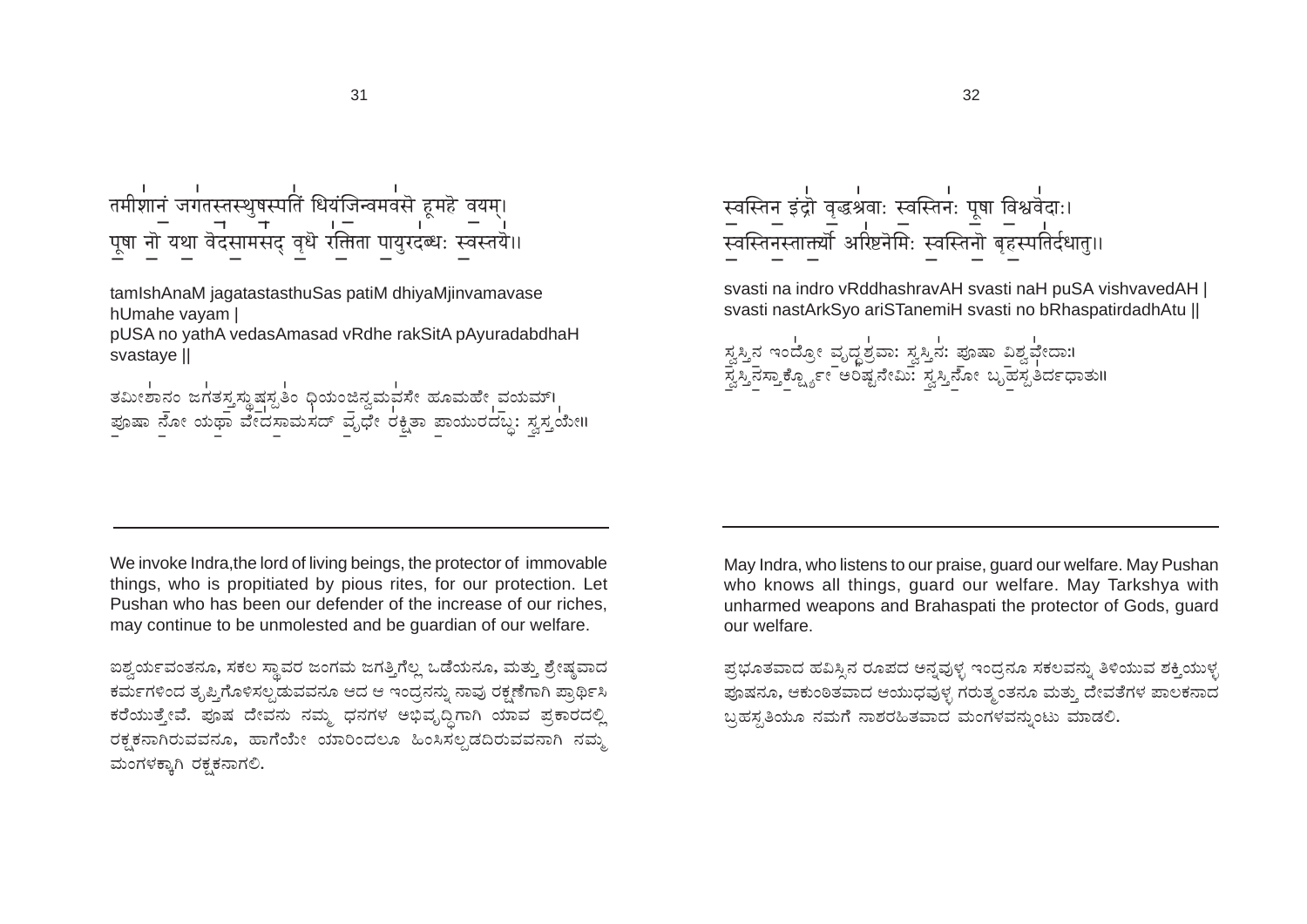प्रषदश्चा मरुतः पृश्निमातरः शुभंयावानॊ विदथेषु जग्मयः। 

pRSadashvA marutaH pRshnimAtaraH shubhaMyAvAno vidatheSujagmayaH |

agnijihvA manavaH sUracakSaso vishve no devA avasA gamanniha II

್ರ<br>ಪ್ರಷದಶ್ವಾ ಮರುತ: ಪೃಶ್ನಿಮಾತರ: ಶುಭಂಯಾವಾನೋ ವಿದಥೇಷು ಜಗ್ಮಯ:।<br>ಅಗ್ನಿಜಿಹ್ವಾ ಮನವ : ಸೂರಚಕ್ಷಸೋ ವಿಶ್ವೇ ನೋ ದೇವಾ ಅವಸಾ ಗಮನ್ನಿಹ॥

भद्रं कर्णभिः शृणुयाम देवा भद्रं पश्येमात्ताभिर्यजत्राः। — । । । । । – । – ।<br>स्थिरैरङ्गैस्तुष्टुवांसस्तनूभिर्व्यशॆम दॆवहितं यदाय॒:॥

bhadraM karNebhiH shRNuyAma devA bhadraM pashyemAkSabhiryajatrAH | sthirairaN^gaistuSTuvAMsastanUbhirvyashemadevahitaM vadAvuH II

್ತದ್ದಂ ಕರ್ಣೇಭಿ: ಶೃಣುಯಾಮ ದೇವಾ ಭದ್ರಂ ಪಶ್ಯೇಮಾಕ್ಷಭಿರ್ಯಜತ್ತಾ:।<br>–<br>ಸ್ಥಿರೈರಜ್ಗೈಸ್ತುಷ್ಟುವಾಂಸಸ್ತನೂಭಿರ್ವ್ಯಶೇಮ ದೇವಹಿತಂ ಯದಾಯೂ:॥

May the Maruts, whose horses are spotted dear, who are the sons of Prashni, who are graceful frequenters at sacrifices, who are seated on the tonque of Agni, who also observe and take care of all and are as radiant as the Sun and may all the Gods come hither for our protection.

ಬಿಂದುಗಳಿಂದ ಕೂಡಿದ ಜಿಂಕೆಗಳೇ,ವಾಹನವಾಗಿವುಳ್ಳವರೂ, ಪೃಶ್ವಿಯೇ ತಾಯಿಯಾಗಿ ಉಳ್ಳವರೂ, ಯಜ್ವಗಳಲ್ಲಿ ಸಂಚಿರಿಸುವವರೂ, ಅಗ್ನಿಯ ನಾಲಿಗೆಯಲ್ಲಿ ರುವವರೂ, ಎಲ್ಲವನ್ನೂ ಲಕ್ಷಿಸಿ ಗಮನಿಸುವವರೂ, ಸೂರ್ಯನಂತೆ ಕಾಂತಿಯುತರೂ ಆದ ಮರುತ್ತುಗಳೂ, ಸಕಲದೇವತೆಗಳೂ, ಈ ಯಜ್ನ ಭೂಮಿಗೆ ನಮಗಾಗಿ ತಮ್ಮ ರಕ್ಷಣೆಯೊಂದಿಗೆ ದಯಮಾಡಲಿ.

O Gods; let us hear with our ears what is good, let us see with our eyes what is good. While engaged in your praises, let us enjoy with firm limbs and sound bodies the term of life granted by the Gods.

ಯಜ್ಞಗಳಲ್ಲಿ ಪೂಜಾರ್ಹರಾದ ಏಲೈ ದೇವತೆಗಳೇ, ನಮ್ಮ ಕಿವಿಗಳಿಂದ ಯಾವಾಗಲೂ ಕಲ್ನಾಣರೂಪವಾದ ವಾರ್ತೆಯನ್ನು ಕೇಳುವ ಸಾಮರ್ಥ್ಯವುಳ್ಳವರಾಗುವಂತೆಯೂ ಮತ್ತು ನಮ್ಮ ಕಣ್ಣುಗಳಿಂದ ಮಂಗಳಕರವಾದುದನ್ನೇ ನೋಡುವ ಸಾಮರ್ಥ್ಯವುಳ್ಳವರಾಗುವಂತೆಯೂ ಅನುಗ್ಗಹಿಸಿ, ದೃಢಗಳಾದ ಅವಯವಗಳಿಂದ ಕೂಡಿದ ನಮ್ಮ ಶರೀರಗಳೊಂದಿಗೆ ನಿಮ್ಮನ್ನು ಸ್ತುತಿಸುತ್ತಾ ಪ್ರಜಾಪತಿಯಿಂದ ಅನುಗ್ರಹೀತವಾದ ನಮ್ಮ ಆಯು ಪರಿಮಿತಿಯನ್ನು ಅನುಭವಿಸುವಂತೆ ಅನುಗಹಿಸಿ.